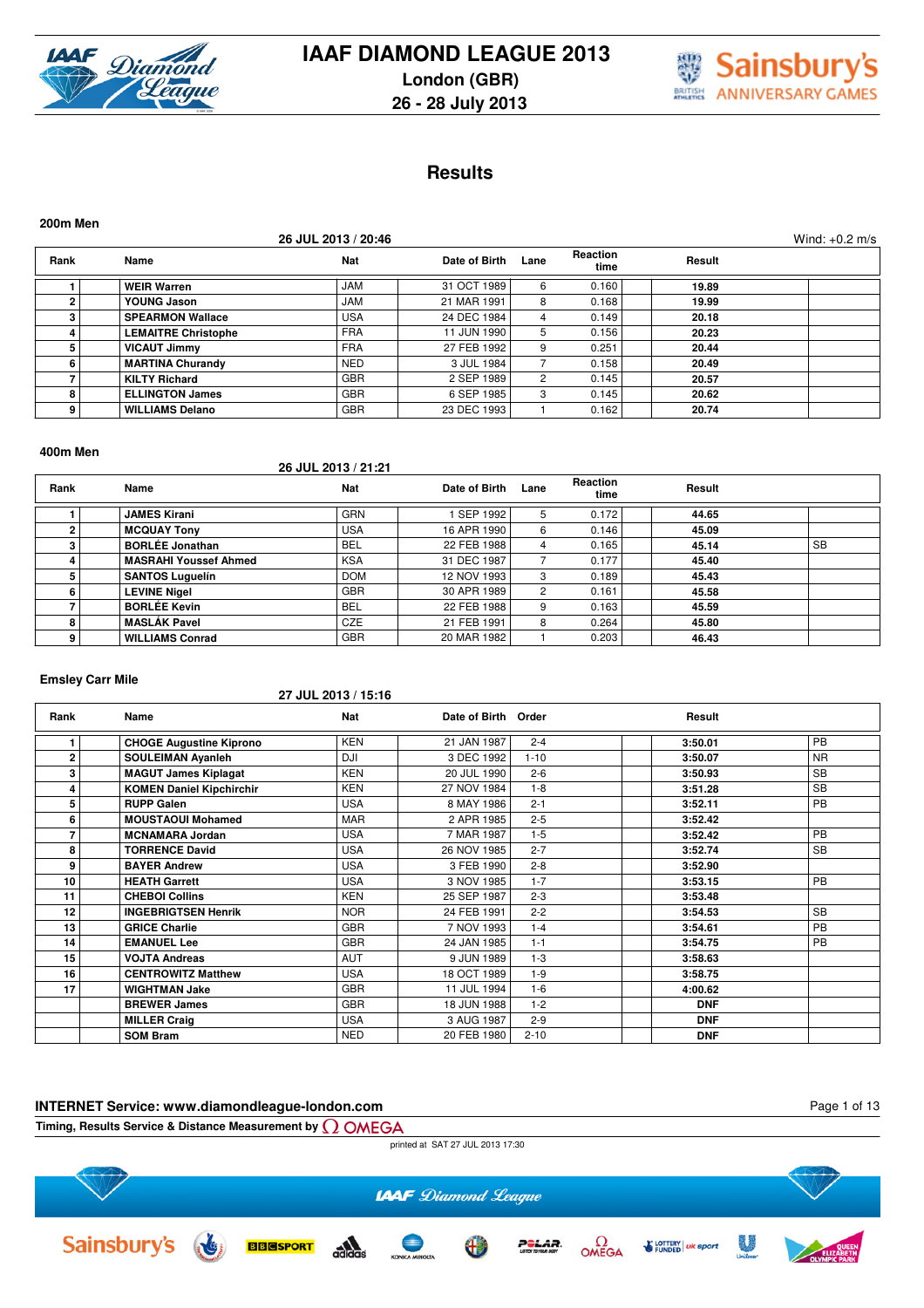



### **Results**

| (cont.)             |       |         |                               |
|---------------------|-------|---------|-------------------------------|
| Intermediate times: | 400m  | 54.76   | SOM Bram (NED)                |
|                     | 800m  | 1:53.24 | SOM Bram (NED)                |
|                     | 1200m | 2:53.08 | CHOGE Augustine Kiprono (KEN) |

#### **3000m Steeplechase Men**

|                     |                               | 27 JUL 2013 / 15:37 |                     |         |            |           |
|---------------------|-------------------------------|---------------------|---------------------|---------|------------|-----------|
| Rank                | Name                          | Nat                 | Date of Birth Order |         | Result     |           |
|                     | <b>KIPRUTO Brimin Kiprop</b>  | <b>KEN</b>          | 31 JUL 1985         | $5 - 2$ | 8:06.86    | <b>MR</b> |
| 2                   | <b>KIRUI Gilbert</b>          | <b>KEN</b>          | 22 JAN 1994         | $5 - 1$ | 8:06.96    | <b>PB</b> |
| з                   | <b>BIRECH Jairus Kipchoge</b> | <b>KEN</b>          | 14 DEC 1992         | $6 - 1$ | 8:12.51    |           |
| 4                   | <b>KEMBOI Clement Kimutai</b> | <b>KEN</b>          | 1992                | $6 - 2$ | 8:19.83    |           |
| 5                   | <b>HUGHES Matthew</b>         | CAN                 | 3 AUG 1989          | $7 - 1$ | 8:20.49    | <b>PB</b> |
| 6                   | <b>TURNER De'Sean</b>         | <b>USA</b>          | 16 SEP 1988         | $3 - 1$ | 8:31.25    |           |
|                     | <b>POORE Andrew</b>           | <b>USA</b>          | 3 DEC 1988          | $2 - 2$ | 8:33.62    |           |
| 8                   | <b>WINTER Chris</b>           | CAN                 | 22 JUL 1986         | $3 - 2$ | 8:34.82    |           |
| 9                   | <b>WILKINSON James</b>        | <b>GBR</b>          | 13 JUL 1990         | $4 - 1$ | 8:47.21    |           |
| 10                  | <b>DRAPER Mark</b>            | <b>GBR</b>          | 28 JUN 1984         | $1 - 2$ | 8:47.95    |           |
| 11                  | <b>NIPPERESS James</b>        | <b>AUS</b>          | 21 MAY 1990         | $1 - 1$ | 8:53.28    |           |
| 12                  | <b>GUNN Luke</b>              | <b>GBR</b>          | 22 MAR 1985         | $2 - 1$ | 9:00.31    |           |
|                     | <b>GENEST Alex</b>            | CAN                 | 30 JUN 1986         | $4 - 2$ | <b>DNF</b> |           |
|                     | <b>LAGAT Haron</b>            | <b>KEN</b>          | 15 AUG 1983         | $7 - 2$ | <b>DNF</b> |           |
| Intermediate times: | 2:40.65<br>1000m              | LAGAT Haron (KEN)   |                     |         |            |           |

2000m 5:24.49 LAGAT Haron (KEN)

### **110m Hurdles Men**

| Heat 1 |                                | 27 JUL 2013 / 14:22 |               |      |                  |            | Wind: $-0.6$ m/s |
|--------|--------------------------------|---------------------|---------------|------|------------------|------------|------------------|
| Rank   | Name                           | <b>Nat</b>          | Date of Birth | Lane | Reaction<br>time | Result     |                  |
|        | <b>OLIVER David</b>            | <b>USA</b>          | 24 APR 1982   |      | 0.211            | 13.26      | O                |
|        | <b>MARTINOT-LAGARDE Thomas</b> | <b>FRA</b>          | 7 FEB 1988    |      | 0.168            | 13.55      |                  |
|        | <b>WILSON Ryan</b>             | <b>USA</b>          | 19 DEC 1980   | 6    | 0.173            | 13.58      |                  |
|        | <b>MAZÁC Martin</b>            | <b>CZE</b>          | 6 MAY 1990    |      | 0.157            | 13.66      |                  |
|        | <b>SMET Koen</b>               | <b>NED</b>          | 9 AUG 1992    |      | 0.159            | 13.74      |                  |
| 6      | <b>CLARKE Lawrence</b>         | <b>GBR</b>          | 12 MAR 1990   |      | 0.201            | 13.88      |                  |
|        | <b>GLADMAN James</b>           | <b>GBR</b>          | 3 JUN 1993    |      | 0.160            | 13.99      |                  |
|        | <b>ORTEGA Orlando</b>          | <b>CUB</b>          | 29 JUL 1991   |      | 0.183            | <b>DNF</b> |                  |

### **110m Hurdles Men**

| Heat 2 |                             | 27 JUL 2013 / 14:33 |               |      |                  |            | Wind: $+1.3$ m/s |
|--------|-----------------------------|---------------------|---------------|------|------------------|------------|------------------|
| Rank   | Name                        | Nat                 | Date of Birth | Lane | Reaction<br>time | Result     |                  |
|        | <b>MERRITT Aries</b>        | <b>USA</b>          | 24 JUL 1985   |      | 0.139            | 13.14      | Q                |
|        | <b>SHARMAN William</b>      | <b>GBR</b>          | 12 SEP 1984   | 3    | 0.146            | 13.43      | Q SB             |
|        | <b>NOGA Artur</b>           | <b>POL</b>          | 2 MAY 1988    | 5    | 0.159            | 13.47      | Q                |
|        | <b>THOMAS Dwight</b>        | JAM                 | 23 SEP 1980   | 2    | 0.155            | 13.50      | q                |
|        | <b>PORTER Jeff</b>          | <b>USA</b>          | 27 NOV 1985   |      | 0.174            | 13.59      | a                |
|        | <b>FRANKIS Gianni</b>       | <b>GBR</b>          | 16 APR 1988   | 8    | 0.152            | 13.59      |                  |
|        | <b>THOMAS Mikel</b>         | TRI                 | 23 NOV 1987   | 6    | 0.164            | 13.65      |                  |
|        | <b>SIDDHANTH Thingalaya</b> | <b>IND</b>          | 3 JAN 1991    | 9    |                  | <b>DNS</b> |                  |

#### **INTERNET Service: www.diamondleague-london.com**

Page 2 of 13

**Timing, Results Service & Distance Measurement by**

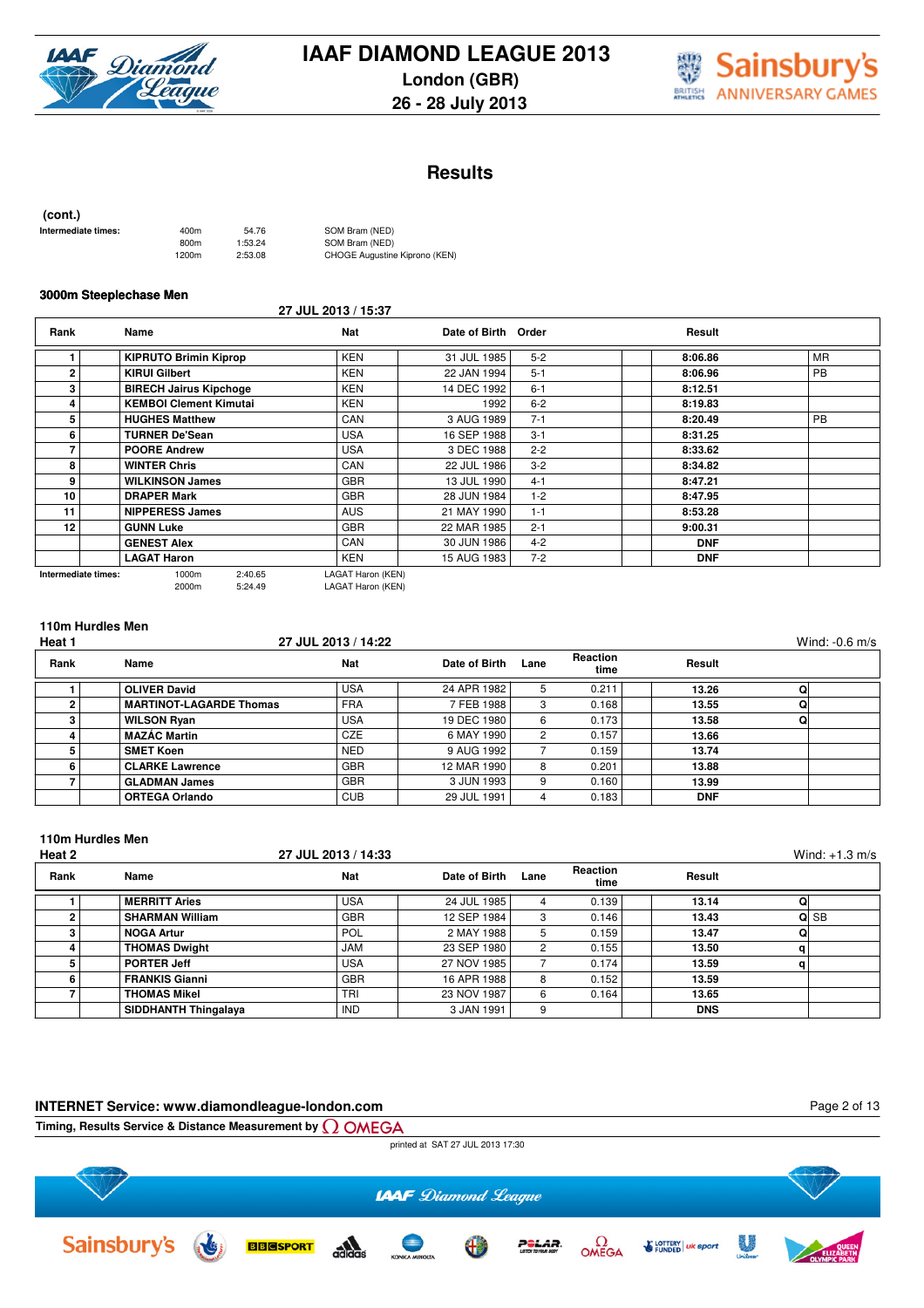



# **Results**

| 110m Hurdles Men<br>Final<br>27 JUL 2013 / 16:07<br>Wind: $+0.3$ m/s |                                |            |               |      |                  |        |          |  |  |  |  |  |
|----------------------------------------------------------------------|--------------------------------|------------|---------------|------|------------------|--------|----------|--|--|--|--|--|
| Rank                                                                 | Name                           | <b>Nat</b> | Date of Birth | Lane | Reaction<br>time | Result |          |  |  |  |  |  |
|                                                                      | <b>OLIVER David</b>            | <b>USA</b> | 24 APR 1982   |      | 0.173            | 13.20  |          |  |  |  |  |  |
| 2                                                                    | <b>SHARMAN William</b>         | <b>GBR</b> | 12 SEP 1984   | 4    | 0.145            | 13.26  | PB       |  |  |  |  |  |
| з                                                                    | <b>NOGA Artur</b>              | <b>POL</b> | 2 MAY 1988    | 8    | 0.167            | 13.31  |          |  |  |  |  |  |
|                                                                      | <b>WILSON Ryan</b>             | <b>USA</b> | 19 DEC 1980   | 9    | 0.206            | 13.37  |          |  |  |  |  |  |
| 5                                                                    | <b>THOMAS Dwight</b>           | <b>JAM</b> | 23 SEP 1980   | 3    | 0.170            | 13.53  |          |  |  |  |  |  |
| 6                                                                    | <b>PORTER Jeff</b>             | <b>USA</b> | 27 NOV 1985   | 2    | 0.155            | 13.58  |          |  |  |  |  |  |
|                                                                      | <b>MARTINOT-LAGARDE Thomas</b> | <b>FRA</b> | 7 FEB 1988    | 6    | 0.168            | 13.73  |          |  |  |  |  |  |
|                                                                      | <b>MERRITT Aries</b>           | <b>USA</b> | 24 JUL 1985   | 5    | 0.151            | DQ     | R 168.7b |  |  |  |  |  |

#### **High Jump Men**

**26 JUL 2013 / 20:09**

| Rank | Name                      |                          | <b>Nat</b>               |                          |              | Date of Birth Order      |                |              |                          | Result                   |      |      |  |
|------|---------------------------|--------------------------|--------------------------|--------------------------|--------------|--------------------------|----------------|--------------|--------------------------|--------------------------|------|------|--|
|      | <b>BONDARENKO Bohdan</b>  |                          | <b>UKR</b>               |                          |              | 30 AUG 1989              | 9              |              |                          | 2.38                     |      |      |  |
|      | <b>KYNARD Erik</b>        |                          | <b>USA</b>               |                          |              | 3 FEB 1991               | 7              |              |                          | 2.36                     |      |      |  |
|      | <b>BARSHIM Mutaz Essa</b> |                          | QAT                      |                          |              | 24 JUN 1991              | 8              |              |                          | 2.24                     |      |      |  |
|      | <b>GRABARZ Robbie</b>     |                          |                          | <b>GBR</b>               |              | 3 OCT 1987               | 6              |              |                          | 2.24                     |      |      |  |
| 4    | <b>HANANY Mickaël</b>     |                          | <b>FRA</b>               |                          |              | 25 MAR 1983              | 5              |              |                          | 2.24                     |      |      |  |
| 6    | <b>FASSINOTTI Marco</b>   |                          | <b>ITA</b>               |                          |              | 29 APR 1989              | $\overline{c}$ |              |                          | 2.20                     |      |      |  |
|      | <b>SMITH Allan</b>        |                          | <b>GBR</b>               |                          | 6 NOV 1992   |                          | 3              |              |                          | 2.20                     |      |      |  |
|      | <b>PARSONS Tom</b>        |                          |                          | <b>GBR</b>               | 5 MAY 1984   |                          | 4              |              |                          | 2.20                     |      |      |  |
| 9    | <b>STARC Brandon</b>      |                          | <b>AUS</b>               |                          | 24 NOV 1993  |                          |                |              |                          | 2.16                     |      |      |  |
|      |                           | 2.16                     | 2.20                     | 2.24                     | 2.28         | 2.31                     | 2.34           | 2.36         | 2.38                     | 2.40                     | 2.43 | 2.47 |  |
|      | BONDARENKO Bohdan         | $\overline{\phantom{a}}$ | $\overline{\phantom{a}}$ | $\overline{\phantom{a}}$ | $\circ$      | $\overline{\phantom{a}}$ | o              | ۰            | $\circ$                  | $\overline{\phantom{a}}$ | $X-$ | XX   |  |
|      | <b>KYNARD Erik</b>        | о                        | $\circ$                  | о                        | $\mathsf{o}$ | ٠                        | o              | $\mathsf{o}$ | $\overline{\phantom{a}}$ | <b>XXX</b>               |      |      |  |
|      | <b>BARSHIM Mutaz Essa</b> | 0                        | $\circ$                  | XO                       | <b>XXX</b>   |                          |                |              |                          |                          |      |      |  |
|      | <b>GRABARZ Robbie</b>     | 0                        | XO                       | XXO                      | <b>XXX</b>   |                          |                |              |                          |                          |      |      |  |
|      | <b>HANANY Mickaël</b>     | 0                        | xo                       | XXO                      | xr           |                          |                |              |                          |                          |      |      |  |
|      | <b>FASSINOTTI Marco</b>   | 0                        | $\circ$                  | <b>XXX</b>               |              |                          |                |              |                          |                          |      |      |  |
|      | SMITH Allan               | XXO                      | $\circ$                  | <b>XXX</b>               |              |                          |                |              |                          |                          |      |      |  |
|      | PARSONS Tom               | XO                       | XO                       | <b>XXX</b>               |              |                          |                |              |                          |                          |      |      |  |
| 9    | STARC Brandon             | $\circ$                  | <b>XXX</b>               |                          |              |                          |                |              |                          |                          |      |      |  |

#### **Long Jump Men**

# **27 JUL 2013 / 14:00**

| Rank | Name                               | <b>Nat</b> | Date of Birth Order |   | Result |           |
|------|------------------------------------|------------|---------------------|---|--------|-----------|
|      | <b>MENKOV Aleksandr</b>            | <b>RUS</b> | 7 DEC 1990          | 9 | 8.31   |           |
|      | <b>LAPIERRE Fabrice</b>            | <b>AUS</b> | 17 OCT 1983         |   | 8.17   |           |
|      | <b>DA SILVA Mauro Vinicius</b>     | <b>BRA</b> | 26 DEC 1986         |   | 8.00   |           |
|      | <b>RIVERA MORALES Luis Alberto</b> | <b>MEX</b> | 21 JUN 1987         | 8 | 8.00   |           |
|      | <b>TOMLINSON Chris</b>             | <b>GBR</b> | 15 SEP 1981         |   | 7.99   |           |
|      | <b>JEGEDE JJ</b>                   | <b>GBR</b> | 3 OCT 1985          | 3 | 7.92   |           |
|      | <b>PHILLIPS Dwight</b>             | <b>USA</b> | 1 OCT 1977          |   | 7.89   | <b>SB</b> |
|      | <b>CAMARA Alyn</b>                 | <b>GER</b> | 31 MAR 1989         | 6 | 7.83   |           |
| 9    | <b>TORNÉUS Michel</b>              | SWE        | 26 MAY 1986         | 2 | 7.56   |           |

#### **INTERNET Service: www.diamondleague-london.com**

Page 3 of 13

**Timing, Results Service & Distance Measurement by**



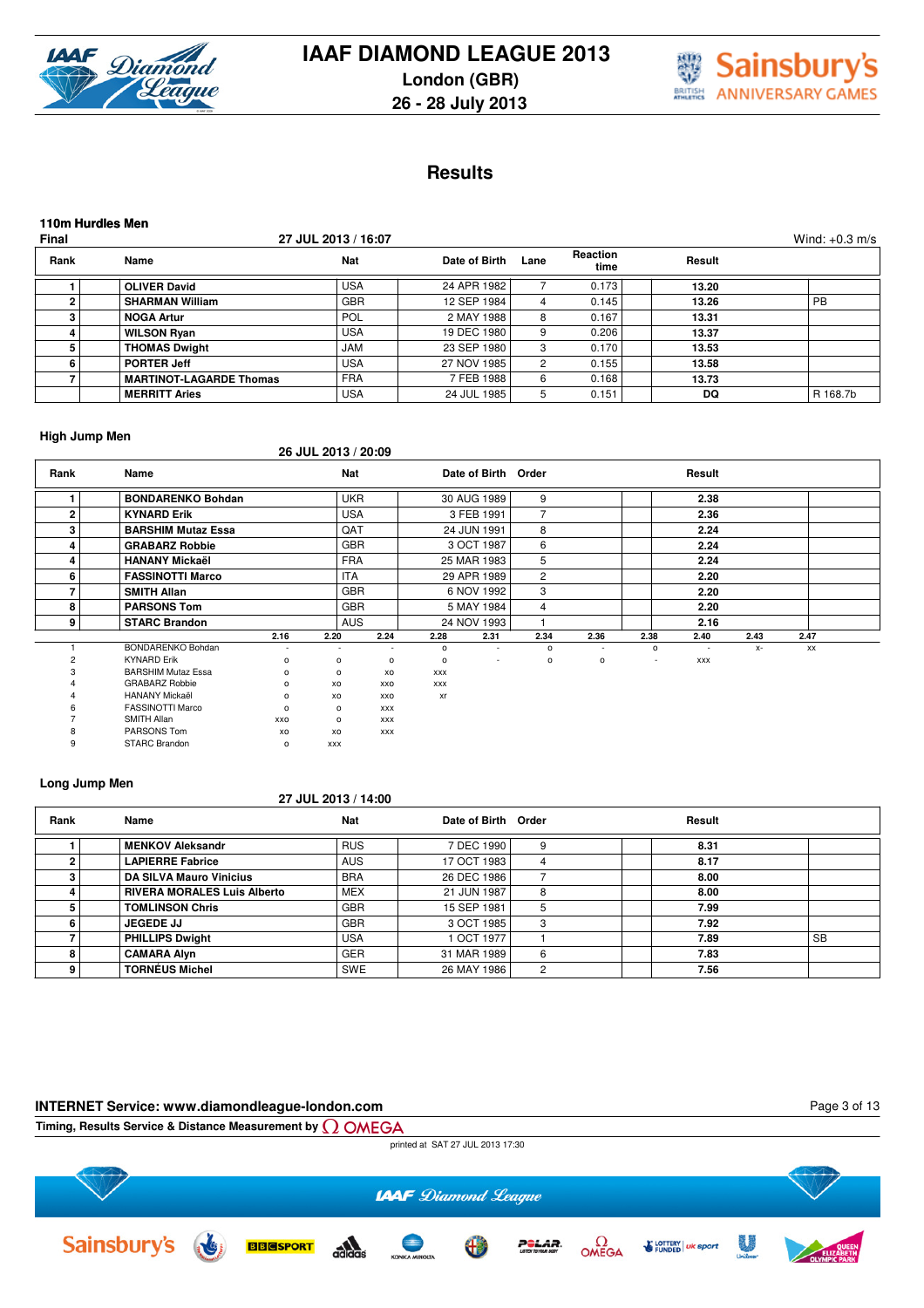



**Results**

|--|

| $ -$   |                         |      |          |                           |          |           |          |      |          |           |          |                                       |          |  |
|--------|-------------------------|------|----------|---------------------------|----------|-----------|----------|------|----------|-----------|----------|---------------------------------------|----------|--|
|        |                         |      |          |                           |          |           |          |      |          |           |          |                                       |          |  |
|        | <b>MENKOV Aleksandr</b> | x    | $(+0.7)$ | x                         | $(+0.5)$ | 7.69      | $(-0.1)$ |      | $(+0.6)$ |           | $(-0.6)$ | 8.31                                  | $(+0.6)$ |  |
| ≘<br>∼ | <b>LAPIERRE Fabrice</b> | 7.57 | $(-0.6)$ | 7.70                      | $(+0.3)$ | A         | $(-0.1)$ | 8.17 | $(+0.2)$ | 6.40      | $(+1.2)$ |                                       |          |  |
| 3      | DA SILVA M              | 7.42 | $(+0.2)$ | 7.78                      | $(+0.6)$ | 7.71      | $(+0.4)$ | 8.00 | $(-0.3)$ | 8.00      | $(+0.8)$ |                                       | $(+0.1)$ |  |
| 4      | <b>RIVERA MORALES L</b> | x    | $(+0.1)$ | 7.89                      | $(+0.6)$ | 7.98      | $(-0.2)$ | 8.00 | $(+0.4)$ |           | $(+0.5)$ | ⋏                                     | $(+0.3)$ |  |
| ь      | <b>TOMLINSON Chris</b>  | 7.99 | $(-0.1)$ | X                         | $(+0.6)$ |           | (0.0)    |      | $(-0.8)$ | $\lambda$ | $(-0.4)$ | 7.99                                  | $(+0.4)$ |  |
| 6      | JEGEDE JJ               | 7.72 | (0.0)    | x                         | $(+0.1)$ | 7.84      | $(-0.6)$ | 7.41 | $(+0.2)$ |           | $(-0.5)$ | 7.92                                  | $(-0.1)$ |  |
|        | PHILLIPS Dwight         | 7.80 | $(+0.1)$ | 7.89                      | $(+0.3)$ | 7.87      | $(+0.4)$ | 7.56 | $(+0.8)$ | 7.86      | $(+1.1)$ | $\overline{\phantom{a}}$<br>$\lambda$ | $(-0.4)$ |  |
| 8      | CAMARA Alvn             | 7.83 | $(-0.3)$ | $\checkmark$<br>$\lambda$ | $(+0.2)$ | $\lambda$ | $(+0.5)$ | 7.51 | $(+0.7)$ | 7.61      | $(-0.2)$ | 7.47                                  | $(-0.3)$ |  |
| 9      | <b>TORNÉUS Michel</b>   | 7.53 | $(-0.3)$ | 7.43                      | $(-0.1)$ | 7.56      | $(+0.5)$ |      |          |           |          |                                       |          |  |
|        |                         |      |          |                           |          |           |          |      |          |           |          |                                       |          |  |

#### **Discus Throw Men**

#### **26 JUL 2013 / 19:00**

| Rank | <b>Name</b>                   |                           | <b>Nat</b>   | Date of Birth Order |                           |                           | Result |  |
|------|-------------------------------|---------------------------|--------------|---------------------|---------------------------|---------------------------|--------|--|
|      | <b>MALACHOWSKI Piotr</b>      |                           | POL          | 7 JUN 1983          | 8                         |                           | 67.35  |  |
| 2    | <b>WIERIG Martin</b>          |                           | <b>GER</b>   | 10 JUN 1987         | 7                         |                           | 66.60  |  |
| 3    | <b>KANTER Gerd</b>            |                           | <b>EST</b>   | 6 MAY 1979          | 6                         |                           | 66.29  |  |
| 4    | <b>CADÉE Erik</b>             |                           | <b>NED</b>   | 15 FEB 1984         | $\overline{2}$            |                           | 65.37  |  |
| 5    | <b>HADADI Ehsan</b>           |                           | IRI          | 20 JAN 1985         | 9                         |                           | 64.88  |  |
| 6    | <b>MORSE Brett</b>            |                           | <b>GBR</b>   | 11 FEB 1989         | $\overline{4}$            |                           | 64.84  |  |
|      | <b>CASANAS Yénnifer Frank</b> |                           | <b>ESP</b>   | 18 OCT 1978         | 3                         |                           | 64.19  |  |
| 8    | <b>GOWDA Vikas</b>            |                           | <b>IND</b>   | 5 JUL 1983          | 5                         |                           | 63.49  |  |
| 9    | <b>ALEKNA Virgilijus</b>      |                           | LTU          | 13 FEB 1972         |                           |                           | 62.94  |  |
|      |                               |                           | $\mathbf{2}$ | з                   |                           | 5                         | 6      |  |
|      | MALACHOWSKI Piotr             | $\boldsymbol{\mathsf{x}}$ | 67.04        | 67.35               | 66.79                     | x                         | X      |  |
|      | <b>WIERIG Martin</b>          | 62.22                     | 66.60        | x                   | $\boldsymbol{\mathsf{x}}$ | x                         | х      |  |
|      | <b>KANTER Gerd</b>            | 63.58                     | 63.85        | 65.22               | 66.29                     | x                         | 64.94  |  |
|      | <b>CADÉE Erik</b>             | 62.09                     | 65.37        | x                   | 62.50                     | $\boldsymbol{\mathsf{x}}$ | 64.30  |  |
|      | <b>HADADI</b> Ehsan           | $\boldsymbol{\mathsf{x}}$ | 64.74        | x                   | $\boldsymbol{\mathsf{x}}$ | 64.88                     | X      |  |
|      | <b>MORSE Brett</b>            | 63.24                     | 64.84        | 63.04               | $\boldsymbol{\mathsf{x}}$ | X                         | X      |  |
|      | <b>CASANAS Y</b>              | 59.02                     | 62.78        | 64.19               | 63.19                     | $\boldsymbol{\mathsf{x}}$ | х      |  |
| 8    | <b>GOWDA Vikas</b>            | 60.76                     | 63.49        | 59.18               | 62.07                     | 62.84                     | x      |  |
| 9    | <b>ALEKNA Virgilijus</b>      | 59.47                     | 60.94        | 62.94               |                           |                           |        |  |

### **100m Men A**

|      |                            | 26 JUL 2013 / 21:48 |               |      |                  |            | Wind: $+0.2$ m/s |
|------|----------------------------|---------------------|---------------|------|------------------|------------|------------------|
| Rank | Name                       | <b>Nat</b>          | Date of Birth | Lane | Reaction<br>time | Result     |                  |
|      | <b>BOLT Usain</b>          | <b>JAM</b>          | 21 AUG 1986   | 5    | 0.175            | 9.85       | <b>SB</b>        |
| 2    | <b>RODGERS Michael</b>     | <b>USA</b>          | 24 APR 1985   | 3    | 0.161            | 9.98       |                  |
| з    | <b>CARTER Nesta</b>        | <b>JAM</b>          | 10 NOV 1985   |      | 0.155            | 9.99       |                  |
|      | <b>COLLINS Kim</b>         | <b>SKN</b>          | 5 APR 1976    | 6    | 0.175            | 10.03      |                  |
|      | <b>CHAMBERS Dwain</b>      | <b>GBR</b>          | 5 APR 1978    | 8    | 0.130            | 10.10      |                  |
| 6    | <b>SALAAM Rakieem</b>      | <b>USA</b>          | 5 APR 1990    |      | 0.213            | 10.14      |                  |
|      | <b>LEMAITRE Christophe</b> | <b>FRA</b>          | 11 JUN 1990   |      | 0.204            | 10.23      |                  |
|      | <b>DASAOLU James</b>       | <b>GBR</b>          | 5 SEP 1987    |      |                  | <b>DNS</b> |                  |

#### **INTERNET Service: www.diamondleague-london.com**

Page 4 of 13

**Timing, Results Service & Distance Measurement by**

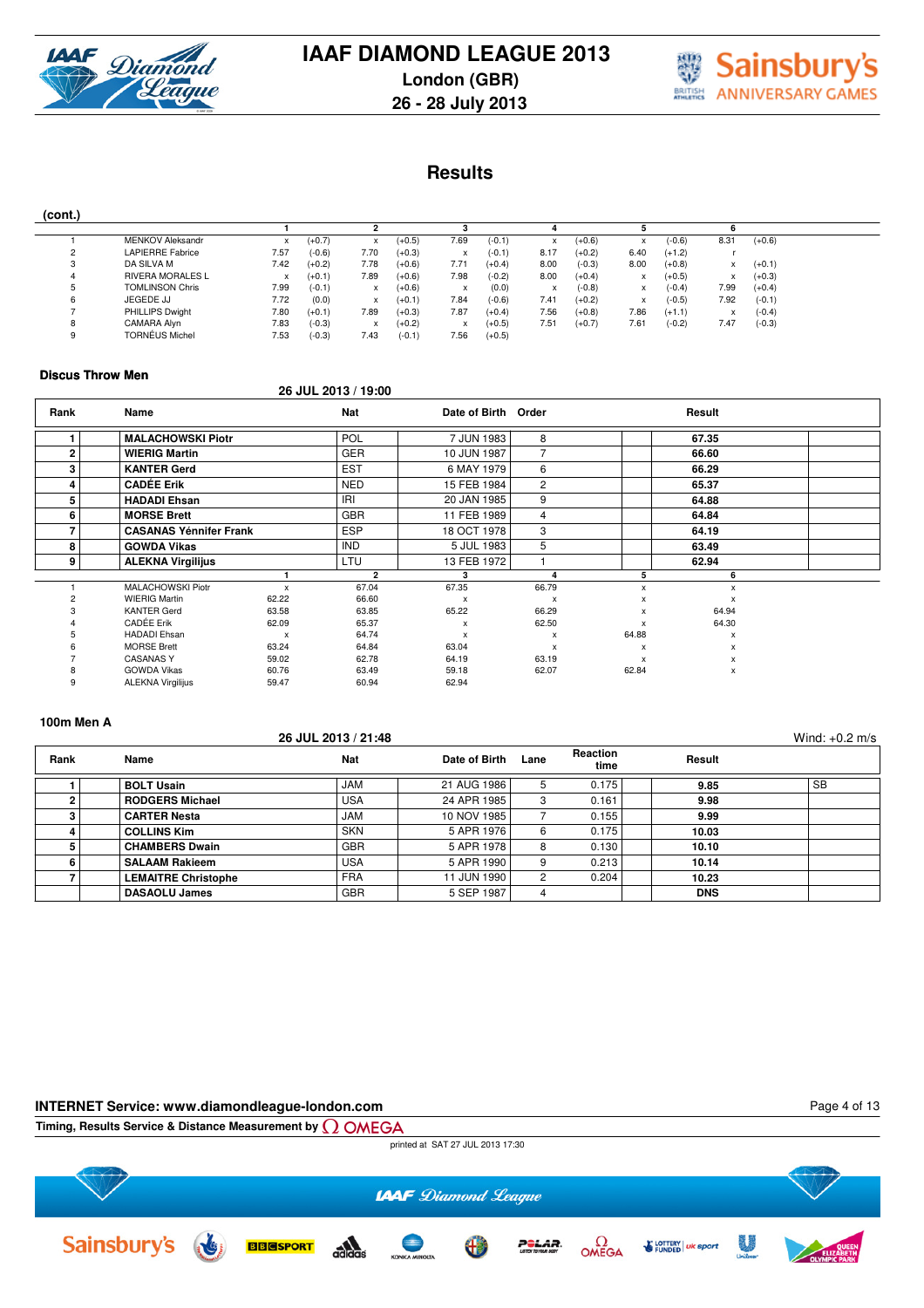



# **Results**

| 100m Men A<br>В |                               | 26 JUL 2013 / 21:49 |               |      |                         |        | Wind: $+0.3$ m/s |
|-----------------|-------------------------------|---------------------|---------------|------|-------------------------|--------|------------------|
| Rank            | Name                          | <b>Nat</b>          | Date of Birth | Lane | <b>Reaction</b><br>time | Result |                  |
|                 | <b>GEMILI Adam</b>            | <b>GBR</b>          | 6 OCT 1993    | 5.   | 0.198                   | 10.16  |                  |
| 2               | <b>AIKINES-ARYEETEY Harry</b> | <b>GBR</b>          | 29 AUG 1988   | 4    | 0.164                   | 10.16  |                  |
| з               | <b>LEWIS-FRANCIS Mark</b>     | <b>GBR</b>          | 4 SEP 1982    | 3    | 0.144                   | 10.21  |                  |
| 4               | <b>TOBAIS Deji</b>            | <b>GBR</b>          | 31 OCT 1991   | 8    | 0.201                   | 10.30  |                  |
| 5               | <b>SWARAY Josh</b>            | <b>GBR</b>          | 2 FEB 1986    | 2    | 0.156                   | 10.31  |                  |
| 6               | <b>FEARON Joel</b>            | <b>GBR</b>          | 11 OCT 1988   | 6    | 0.175                   | 10.33  |                  |
|                 | <b>ROBERTSON Andrew</b>       | <b>GBR</b>          | 17 DEC 1990   |      | 0.142                   | 10.35  |                  |
| 8               | <b>CACKETT Greg</b>           | <b>GBR</b>          | 14 NOV 1989   |      | 0.172                   | 10.43  |                  |

#### **100m Men B**

|      |                               | 26 JUL 2013 / 19:52 |               |      |                  |        | Wind: $+0.3$ m/s |
|------|-------------------------------|---------------------|---------------|------|------------------|--------|------------------|
| Rank | Name                          | <b>Nat</b>          | Date of Birth | Lane | Reaction<br>time | Result |                  |
|      | <b>GEMILI Adam</b>            | <b>GBR</b>          | 6 OCT 1993    | 5.   | 0.198            | 10.16  | <b>SB</b>        |
| ົ    | <b>AIKINES-ARYEETEY Harry</b> | <b>GBR</b>          | 29 AUG 1988   | 4    | 0.164            | 10.16  |                  |
| з    | <b>LEWIS-FRANCIS Mark</b>     | <b>GBR</b>          | 4 SEP 1982    | 3    | 0.144            | 10.21  |                  |
|      | <b>TOBAIS Deji</b>            | <b>GBR</b>          | 31 OCT 1991   | 8    | 0.201            | 10.30  |                  |
|      | <b>SWARAY Josh</b>            | <b>GBR</b>          | 2 FEB 1986    | 2    | 0.156            | 10.31  |                  |
| 6    | <b>FEARON Joel</b>            | <b>GBR</b>          | 11 OCT 1988   | 6    | 0.175            | 10.33  |                  |
|      | <b>ROBERTSON Andrew</b>       | <b>GBR</b>          | 17 DEC 1990   |      | 0.142            | 10.35  |                  |
| 8    | <b>CACKETT Greg</b>           | <b>GBR</b>          | 14 NOV 1989   | 9    | 0.172            | 10.43  |                  |

#### **800m Men**

#### **26 JUL 2013 / 21:33**

| Rank                | Name                    | <b>Nat</b>                   | Date of Birth | Lane           | Result     |           |
|---------------------|-------------------------|------------------------------|---------------|----------------|------------|-----------|
|                     | <b>SYMMONDS Nick</b>    | <b>USA</b>                   | 30 DEC 1983   | 5              | 1:43.67    | <b>SB</b> |
| $\overline{2}$      | <b>SOLOMON Duane</b>    | <b>USA</b>                   | 28 DEC 1984   | 4              | 1:44.12    |           |
| з                   | <b>JOHNSON Brandon</b>  | <b>USA</b>                   | 2 MAR 1985    | 3              | 1:44.19    |           |
|                     | <b>KINYOR Job</b>       | <b>KEN</b>                   | 8 MAY 1990    |                | 1:44.35    |           |
| 5                   | <b>MULDER Tyler</b>     | <b>USA</b>                   | 15 FEB 1987   | $\overline{2}$ | 1:44.72    |           |
| 6                   | <b>ENGLISH Mark</b>     | <b>IRL</b>                   | 18 MAR 1993   |                | 1:44.84    | <b>PB</b> |
|                     | <b>ABBOTT Joe</b>       | <b>USA</b>                   | 1 MAR 1990    | $\overline{c}$ | 1:45.04    | <b>PB</b> |
| 8                   | <b>RIMMER Michael</b>   | <b>GBR</b>                   | 3 FEB 1986    | 8              | 1:45.46    |           |
| 9                   | <b>KSZCZOT Adam</b>     | <b>POL</b>                   | 2 SEP 1989    | 6              | 1:45.65    |           |
| 10                  | <b>MOHAMMED Mukhtar</b> | <b>GBR</b>                   | 1 DEC 1990    |                | 1:45.67    | <b>PB</b> |
| 11                  | <b>GREER Elijah</b>     | <b>USA</b>                   | 24 OCT 1990   | 9              | 1:45.96    |           |
|                     | <b>SCHERER Matthew</b>  | <b>USA</b>                   | 21 NOV 1983   | 9              | <b>DNF</b> |           |
| Intermediate times: | 49.54<br>400m           | <b>SCHERER Matthew (USA)</b> |               |                |            |           |

600m 1:16.35 SOLOMON Duane (USA)

### **INTERNET Service: www.diamondleague-london.com**

Page 5 of 13

**Timing, Results Service & Distance Measurement by**

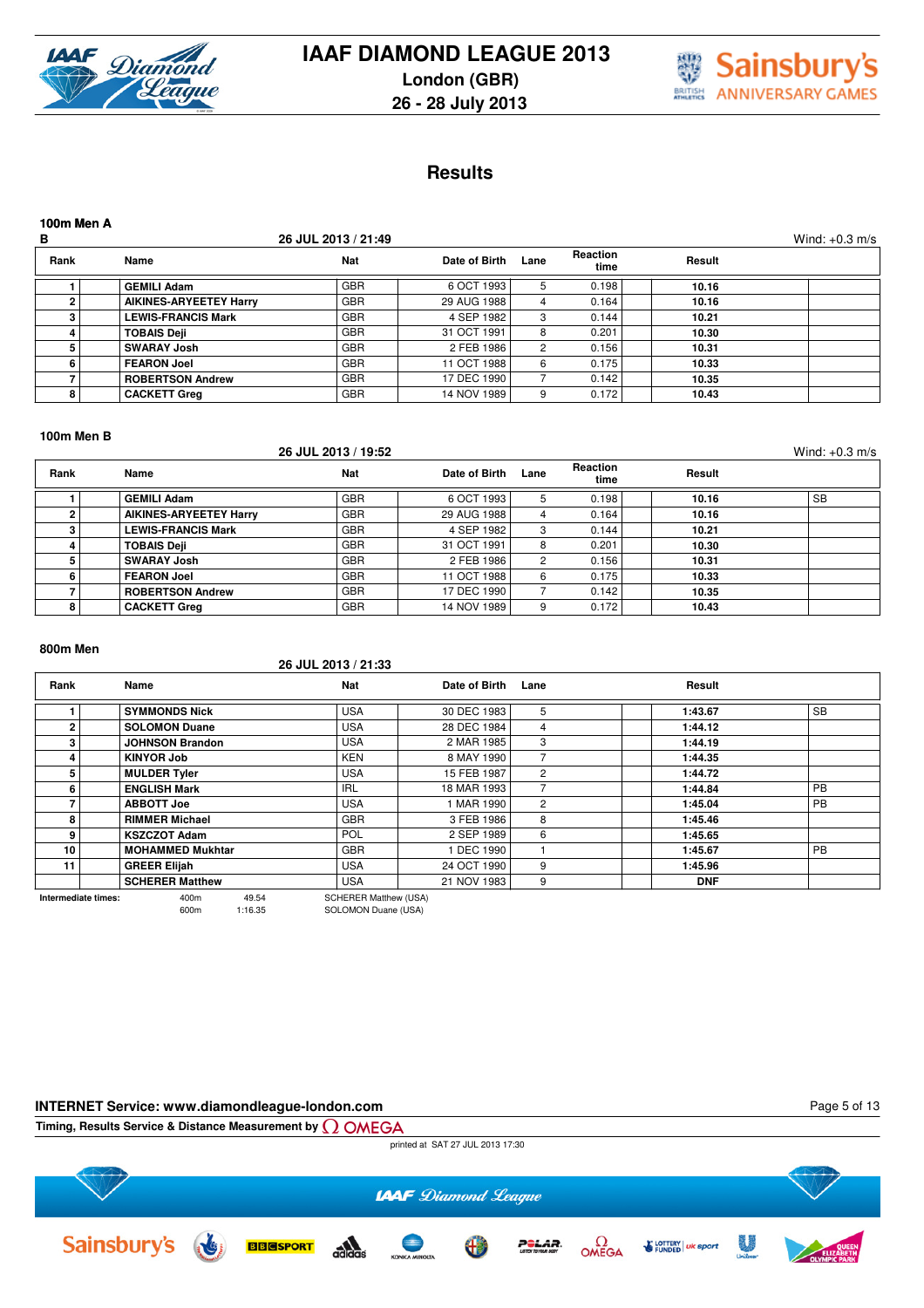



# **Results**

| <b>1500m Men</b><br>Final |                                 | 27 JUL 2013 / 17:00 |               |                |            |  |
|---------------------------|---------------------------------|---------------------|---------------|----------------|------------|--|
| Rank                      | Name                            | <b>Nat</b>          | Date of Birth | Order          | Result     |  |
| 1                         | <b>CHOGE Augustine Kiprono</b>  | <b>KEN</b>          | 21 JAN 1987   | 14             | 3:35.10    |  |
| $\mathbf{2}$              | <b>SOULEIMAN Ayanleh</b>        | DJI                 | 3 DEC 1992    | 10             | 3:35.37    |  |
| 3                         | <b>MAGUT James Kiplagat</b>     | <b>KEN</b>          | 20 JUL 1990   | 16             | 3:35.68    |  |
| 4                         | <b>KOMEN Daniel Kipchirchir</b> | <b>KEN</b>          | 27 NOV 1984   | 8              | 3:35.88    |  |
| 5                         | <b>RUPP Galen</b>               | <b>USA</b>          | 8 MAY 1986    | 11             | 3:36.69    |  |
| 6                         | <b>CHEBOI Collins</b>           | <b>KEN</b>          | 25 SEP 1987   | 13             | 3:36.70    |  |
| 7                         | <b>MOUSTAOUI Mohamed</b>        | <b>MAR</b>          | 2 APR 1985    | 15             | 3:36.93    |  |
| 8                         | <b>BAYER Andrew</b>             | <b>USA</b>          | 3 FEB 1990    | 18             | 3:37.14    |  |
| 9                         | <b>HEATH Garrett</b>            | <b>USA</b>          | 3 NOV 1985    | 7              | 3:37.15    |  |
| 10                        | <b>TORRENCE David</b>           | <b>USA</b>          | 26 NOV 1985   | 17             | 3:37.35    |  |
| 11                        | <b>MCNAMARA Jordan</b>          | <b>USA</b>          | 7 MAR 1987    | 5              | 3:37.50    |  |
| 12                        | <b>EMANUEL Lee</b>              | <b>GBR</b>          | 24 JAN 1985   | 1              | 3:38.04    |  |
| 13                        | <b>GRICE Charlie</b>            | <b>GBR</b>          | 7 NOV 1993    | $\overline{4}$ | 3:38.69    |  |
| 14                        | <b>INGEBRIGTSEN Henrik</b>      | <b>NOR</b>          | 24 FEB 1991   | 12             | 3:38.86    |  |
| 15                        | <b>CENTROWITZ Matthew</b>       | <b>USA</b>          | 18 OCT 1989   | 9              | 3:40.86    |  |
| 16                        | <b>VOJTA Andreas</b>            | <b>AUT</b>          | 9 JUN 1989    | 3              | 3:41.78    |  |
| 17                        | <b>WIGHTMAN Jake</b>            | <b>GBR</b>          | 11 JUL 1994   | 6              | 3:44.53    |  |
|                           | <b>BREWER James</b>             | <b>GBR</b>          | 18 JUN 1988   | $\overline{2}$ | <b>DNF</b> |  |
|                           | <b>MILLER Craig</b>             | <b>USA</b>          | 3 AUG 1987    | 19             | <b>DNF</b> |  |
|                           | <b>SOM Bram</b>                 | <b>NED</b>          | 20 FEB 1980   | 20             | <b>DNF</b> |  |

#### **3000m Men**

#### **27 JUL 2013 / 16:32**

| Rank                | Name                             | <b>Nat</b>                      | Date of Birth Order |         | Result     |           |
|---------------------|----------------------------------|---------------------------------|---------------------|---------|------------|-----------|
|                     | <b>FARAH Mo</b>                  | <b>GBR</b>                      | 23 MAR 1983         | $7 - 2$ | 7:36.85    | <b>PB</b> |
| 2                   | <b>HILL Ryan</b>                 | <b>USA</b>                      | 31 JAN 1990         | $4 - 1$ | 7:42.32    |           |
| 3                   | <b>BUMBALOUGH Andrew</b>         | <b>USA</b>                      | 14 MAR 1987         | $2 - 2$ | 7:42.91    | <b>PB</b> |
| 4                   | <b>BEKELE Tariku</b>             | <b>ETH</b>                      | 28 FEB 1987         | $7 - 1$ | 7:43.98    |           |
| 5                   | <b>RITZENHEIN Dathan</b>         | <b>USA</b>                      | 30 DEC 1982         | $6 - 1$ | 7:44.68    | <b>SB</b> |
| 6                   | <b>MEUCCI Daniele</b>            | <b>ITA</b>                      | 7 OCT 1985          | $1 - 1$ | 7:45.31    | <b>SB</b> |
|                     | <b>THOMPSON Chris</b>            | <b>GBR</b>                      | 17 APR 1981         | $3 - 1$ | 7:45.52    |           |
| 8                   | <b>VERNON Andy</b>               | <b>GBR</b>                      | 7 JAN 1986          | $3 - 2$ | 7:48.01    |           |
| 9                   | <b>BRANNEN Nathan</b>            | CAN                             | 8 SEP 1982          | $4 - 2$ | 7:48.98    |           |
| 10                  | <b>GATHIMBA Gideon</b>           | <b>KEN</b>                      | 9 MAR 1980          | $6 - 2$ | 7:49.75    |           |
| 11                  | <b>BOLAS Jack</b>                | <b>USA</b>                      | 1 NOV 1987          | $2 - 1$ | 7:50.50    |           |
| 12                  | <b>MEAD Hassan</b>               | <b>USA</b>                      | 28 AUG 1989         | $5 - 2$ | 7:51.56    |           |
| 13                  | <b>MELLOR Jonathan</b>           | <b>GBR</b>                      | 27 DEC 1986         | $1 - 2$ | 7:51.88    | <b>PB</b> |
| 14                  | <b>LEVINS Cameron</b>            | CAN                             | 28 MAR 1989         | $5 - 1$ | 8:00.99    |           |
|                     | <b>KOMBICH Ismael Kipngetich</b> | KEN                             | 16 JAN 1985         | $8 - 1$ | <b>DNF</b> |           |
| Intermediate times: | 2:38.50<br>1000m                 | KOMBICH Ismael Kipngetich (KEN) |                     |         |            |           |

2000m 5:12.18 BEKELE Tariku (ETH)

#### **INTERNET Service: www.diamondleague-london.com**

Page 6 of 13

**Timing, Results Service & Distance Measurement by**

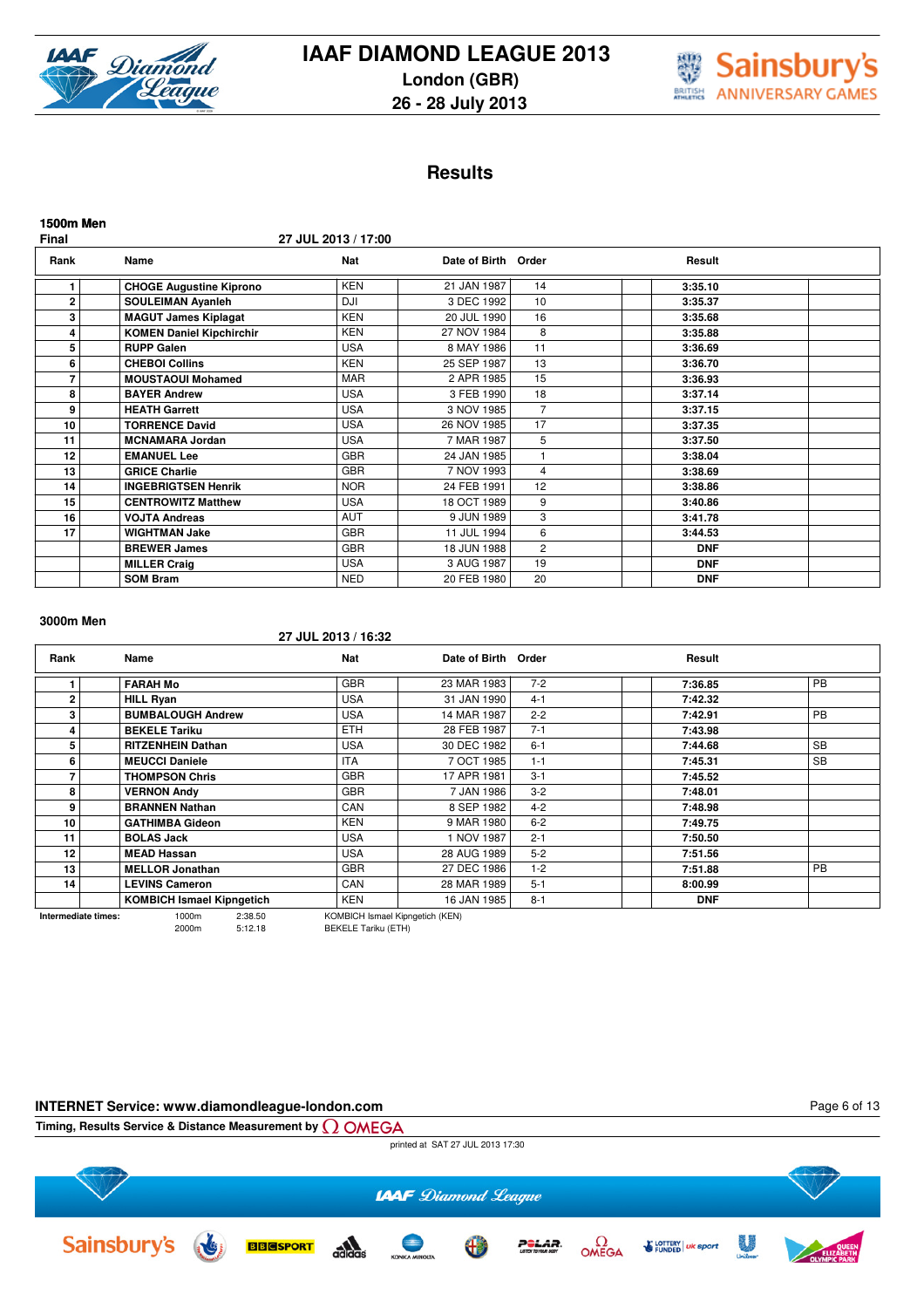

**4x100m Relay Men**

# **IAAF DIAMOND LEAGUE 2013 London (GBR) 26 - 28 July 2013**



# **Results**

|          |            |                          | 27 JUL 2013 / 16:50                |  |                     |                                      |            |           |
|----------|------------|--------------------------|------------------------------------|--|---------------------|--------------------------------------|------------|-----------|
| Rank Nat |            | <b>Nation</b>            |                                    |  | Lane                | Reaction<br>time                     | Result     |           |
| 1        | <b>JAM</b> | <b>Racers Track Club</b> |                                    |  | 5                   | 0.172                                | 37.75      | <b>MR</b> |
|          |            |                          | 1 - FORSYTHE Mario (30 OCT 1985)   |  |                     | 2 - BAILEY-COLE Kemar (10 JAN 1992)  |            |           |
|          |            |                          | 3 - WEIR Warren (31 OCT 1989)      |  |                     | 4 - BOLT Usain (21 AUG 1986)         |            |           |
|          | $2$ FRA    | France                   |                                    |  |                     | 0.168                                | 38.45      |           |
|          |            |                          | 1 - BIRON Emmanuel (29 JUL 1988)   |  |                     | 2 - LEMAITRE C (11 JUN 1990)         |            |           |
|          |            |                          | 3 - ARNAUD Reny                    |  |                     | 4 - VICAUT Jimmy (27 FEB 1992)       |            |           |
|          | $3 $ CAN   | Canada                   |                                    |  | $\overline{2}$      | 0.141                                | 38.58      |           |
|          |            |                          | 1 - HARRIS Tremaine (10 FEB 1992)  |  | 2 - BROWN Aaron     |                                      |            |           |
|          |            |                          | 3 - MAKINDE Oluwasegun             |  |                     | 4 - WARNER Justyn (28 JUN 1987)      |            |           |
|          | $4$ AUS    | <b>Australia</b>         |                                    |  | 9                   | 0.185                                | 38.71      |           |
|          |            |                          | 1 - LEATHART Tim                   |  |                     | 2 - ROSS Joshua (9 FEB 1981)         |            |           |
|          |            |                          | 3 - MCCABE Andrew                  |  | 4 - GEDDES Jarrod   |                                      |            |           |
|          | 5   GBR    | <b>Great Britain 2</b>   |                                    |  | 6                   | 0.148                                | 38.77      |           |
|          |            |                          | 1 - ROBERTSON Andrew (17 DEC 1990) |  |                     | 2 - TOBAIS Deji (31 OCT 1991)        |            |           |
|          |            |                          | 3 - KILTY Richard (2 SEP 1989)     |  |                     | 4 - CACKETT Greg (14 NOV 1989)       |            |           |
|          | 6 NED      | <b>Netherlands</b>       |                                    |  |                     | 0.155                                | 39.69      |           |
|          |            |                          | 1 - MARIANO Brian (22 JAN 1985)    |  | 2 - TROMP Joren     |                                      |            |           |
|          |            |                          | 3 - FELLER Jerrel (9 JUN 1987)     |  | 4 - PAULINA Hensley |                                      |            |           |
|          | <b>MIX</b> | <b>All Stars</b>         |                                    |  | 3                   | 0.165                                | <b>DNF</b> |           |
|          |            |                          | 1 - RODGERS Michael (24 APR 1985)  |  |                     | 2 - SPEARMON Wallace (24 DEC 1984)   |            |           |
|          |            |                          | 3 - COLLINS Kim (5 APR 1976)       |  |                     | 4 - MCQUAY Tony (16 APR 1990)        |            |           |
|          | <b>GER</b> | Germany                  |                                    |  | 8                   | 0.164                                | <b>DNF</b> |           |
|          |            |                          | 1 - JAKUBCZYK Lucas                |  |                     | 2 - KNIPPHALS Sven (20 SEP 1985)     |            |           |
|          |            |                          | 3 - REUS Julian (29 APR 1988)      |  |                     | 4 - KELLER Martin (26 SEP 1986)      |            |           |
|          | <b>GBR</b> | <b>Great Britain 1</b>   |                                    |  | 4                   | 0.155                                | <b>DNF</b> |           |
|          |            |                          | 1 - CHAMBERS Dwain (5 APR 1978)    |  |                     | 2 - GEMILI Adam (6 OCT 1993)         |            |           |
|          |            |                          | 3 - ELLINGTON James (6 SEP 1985)   |  |                     | 4 - AIKINES-ARYEETEY H (29 AUG 1988) |            |           |

### **Pole Vault Men**

### **27 JUL 2013 / 14:17**

| Rank           | Name                       |                          | <b>Nat</b>               |                          | Date of Birth Order      |                           |                |         | Result    |         |            |           |
|----------------|----------------------------|--------------------------|--------------------------|--------------------------|--------------------------|---------------------------|----------------|---------|-----------|---------|------------|-----------|
|                | <b>LAVILLENIE Renaud</b>   |                          | <b>FRA</b>               |                          | 18 SEP 1986              |                           | 9              |         | 6.02      |         |            | WL,DLR    |
| $\overline{2}$ | OTTO Björn                 |                          | <b>GER</b>               |                          | 16 OCT 1977              |                           | $\overline{7}$ |         | 5.77      |         |            |           |
| 3              | <b>HOLZDEPPE Raphael</b>   |                          | <b>GER</b>               |                          | 28 SEP 1989              |                           | 8              |         | 5.70      |         |            |           |
| 4              | <b>CUTTS Luke</b>          |                          | <b>GBR</b>               |                          | 13 FEB 1988              |                           | $\overline{2}$ |         | 5.70      |         |            | <b>PB</b> |
| 5              | <b>KUDLICKA Jan</b>        |                          | CZE                      |                          | 29 APR 1988              |                           | 5              |         | 5.70      |         |            |           |
| 6              | <b>WALKER Brad</b>         |                          | <b>USA</b>               |                          | 21 JUN 1981              |                           | 6              |         | 5.60      |         |            |           |
|                | <b>LEWIS Steve</b>         |                          | <b>GBR</b>               |                          | 20 MAY 1986              |                           | $\overline{4}$ |         | 5.60      |         |            |           |
| 8              | <b>GIBILISCO Giuseppe</b>  |                          | <b>ITA</b>               |                          | 5 JAN 1979               |                           | 3              |         | 5.45      |         |            |           |
|                | <b>LAVILLENIE Valentin</b> |                          | <b>FRA</b>               |                          | 16 JUL 1991              |                           |                |         | <b>NM</b> |         |            |           |
|                |                            | 5.30                     | 5.45                     | 5.60                     | 5.70                     | 5.77                      | 5.84           | 5.91    | 5.97      | 6.02    | 6.16       |           |
|                | <b>LAVILLENIE Renaud</b>   |                          | $\overline{\phantom{a}}$ | $\overline{\phantom{a}}$ | $\circ$                  |                           | $\circ$        | $\circ$ | $X-$      | $\circ$ | <b>XXX</b> |           |
|                | OTTO Björn                 |                          |                          | $\mathsf{o}\,$           | $\overline{\phantom{a}}$ | XO                        |                | $X-$    | XX        |         |            |           |
|                | HOLZDEPPE Raphael          | ٠                        | $\overline{a}$           | XO                       | $\circ$                  | $\sim$                    | <b>XXX</b>     |         |           |         |            |           |
|                | <b>CUTTS Luke</b>          | $\circ$                  | $\circ$                  | $\mathsf{o}$             | <b>XXO</b>               | <b>XXX</b>                |                |         |           |         |            |           |
| 5              | KUDLICKA Jan               | $\overline{\phantom{a}}$ | XO                       | XXO                      | XXO                      | <b>XXX</b>                |                |         |           |         |            |           |
|                | <b>WALKER Brad</b>         |                          | $\overline{\phantom{a}}$ | $\mathsf{o}$             | $XX-$                    | $\boldsymbol{\mathsf{x}}$ |                |         |           |         |            |           |
|                | <b>LEWIS Steve</b>         |                          | $\overline{\phantom{a}}$ | XO                       | ٠                        | XXX                       |                |         |           |         |            |           |
| 8              | <b>GIBILISCO Giuseppe</b>  |                          | XO                       | <b>XXX</b>               |                          |                           |                |         |           |         |            |           |
|                | <b>LAVILLENIE V</b>        | <b>XXX</b>               | $\sim$                   | $\sim$                   |                          |                           |                |         |           |         |            |           |

#### **INTERNET Service: www.diamondleague-london.com** Page 7 of 13**Timing, Results Service & Distance Measurement by** printed at SAT 27 JUL 2013 17:30 **LAAF** Diamond League **Sainsbury's**  $\Omega$ OMEGA 墨  $\frac{1}{2}$ **E LOTTERY** | uk sport **BBGSPORT** POLAR.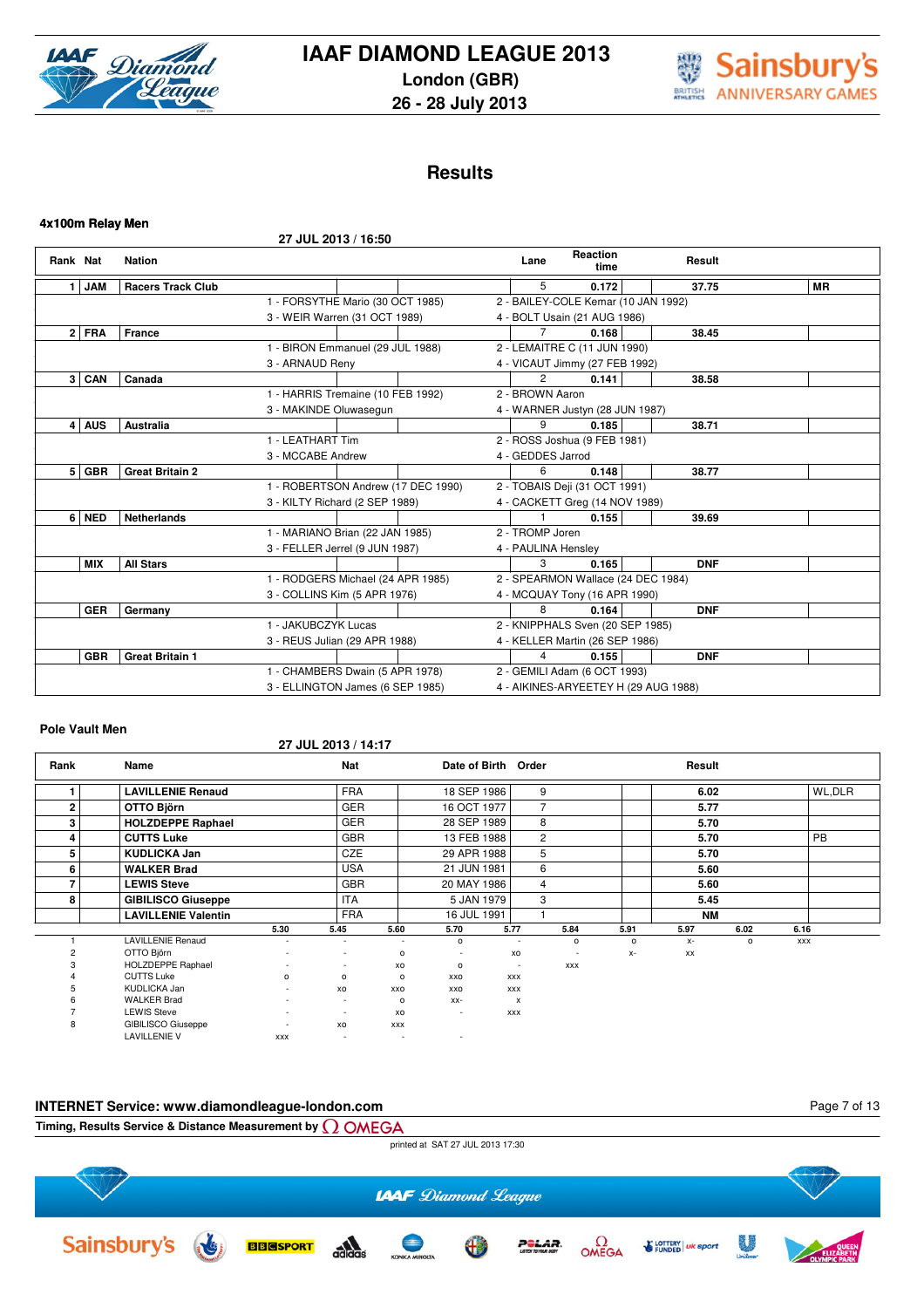



# **Results**

|      | 400m Hurdles Men        |                     |               |      |                         |        |        |  |  |  |  |
|------|-------------------------|---------------------|---------------|------|-------------------------|--------|--------|--|--|--|--|
|      |                         | 27 JUL 2013 / 15:05 |               |      |                         |        |        |  |  |  |  |
| Rank | Name                    | Nat                 | Date of Birth | Lane | <b>Reaction</b><br>time | Result |        |  |  |  |  |
|      | <b>TINSLEY Michael</b>  | <b>USA</b>          | 21 APR 1984   | 6    | 0.147                   | 47.98  |        |  |  |  |  |
| 2    | <b>DUTCH Johnny</b>     | <b>USA</b>          | 20 JAN 1989   | 4    | 0.200                   | 48.40  |        |  |  |  |  |
| 3    | <b>GAYMON Justin</b>    | <b>USA</b>          | 13 DEC 1986   | 3    | 0.179                   | 48.46  | $=$ PB |  |  |  |  |
| 4    | <b>JACKSON Bershawn</b> | <b>USA</b>          | 8 MAY 1983    | 8    | 0.157                   | 48.53  |        |  |  |  |  |
| 5    | <b>CULSON Javier</b>    | <b>PUR</b>          | 25 JUL 1984   | 5    | 0.240                   | 48.74  |        |  |  |  |  |
| 6    | <b>WILLIAMS Rhys</b>    | <b>GBR</b>          | 27 FEB 1984   | 2    | 0.164                   | 48.97  |        |  |  |  |  |
| 7    | <b>GREEN Leford</b>     | <b>JAM</b>          | 14 NOV 1986   | 9    | 0.217                   | 49.34  |        |  |  |  |  |
| 8    | <b>RODGER Sebastian</b> | <b>GBR</b>          | 29 JUN 1991   |      | 0.183                   | 49.64  |        |  |  |  |  |
| 9    | <b>SÁNCHEZ Félix</b>    | <b>DOM</b>          | 30 AUG 1977   |      | 0.146                   | 51.14  |        |  |  |  |  |

#### **100m Women**

| Heat 1 |                                | 27 JUL 2013 / 14:44 |               |      |                         |        | Wind: $+0.7$ m/s |
|--------|--------------------------------|---------------------|---------------|------|-------------------------|--------|------------------|
| Rank   | Name                           | Nat                 | Date of Birth | Lane | <b>Reaction</b><br>time | Result |                  |
|        | <b>FRASER-PRYCE Shelly-Ann</b> | <b>JAM</b>          | 27 DEC 1986   | 6    | 0.171                   | 10.77  | Q WL, MR         |
|        | <b>JETER Carmelita</b>         | <b>USA</b>          | 24 NOV 1979   | 5.   | 0.163                   | 10.93  | ol SB            |
|        | <b>STEWART Kerron</b>          | <b>JAM</b>          | 16 APR 1984   | 4    | 0.223                   | 11.08  |                  |
|        | <b>GARDNER English</b>         | <b>USA</b>          | 22 APR 1992   |      | 0.149                   | 11.10  | α                |
|        | <b>CALVERT Schillonie</b>      | <b>JAM</b>          | 27 JUL 1988   | 3    | 0.180                   | 11.32  |                  |
|        | <b>TARMOH Jeneba</b>           | <b>USA</b>          | 27 SEP 1989   | 8    | 0.178                   | 11.32  |                  |
|        | <b>POVH Olesva</b>             | <b>UKR</b>          | 18 OCT 1987   | 9    | 0.165                   | 11.45  |                  |
|        | <b>HENRY Desiree</b>           | <b>GBR</b>          | 26 AUG 1995   | 2    | 0.166                   | 11.50  | <b>PB</b>        |

### **100m Women**

| Heat 2 |                           | 27 JUL 2013 / 14:54 |               |      |                  |        | Wind: $+0.1$ m/s |
|--------|---------------------------|---------------------|---------------|------|------------------|--------|------------------|
| Rank   | Name                      | <b>Nat</b>          | Date of Birth | Lane | Reaction<br>time | Result |                  |
|        | <b>OKAGBARE Blessing</b>  | <b>NGR</b>          | 9 OCT 1988    | 6    | 0.169            | 10.86  | Q AR             |
|        | <b>PIERRE Barbara</b>     | <b>USA</b>          | 28 APR 1987   |      | 0.174            | 10.90  | Q                |
|        | <b>AHOURE Murielle</b>    | CIV                 | 23 AUG 1987   | 5    | 0.161            | 10.98  | Q                |
|        | <b>BAPTISTE Kelly-Ann</b> | <b>TRI</b>          | 14 OCT 1986   | 4    | 0.150            | 10.99  | a                |
|        | <b>SAILER Verena</b>      | <b>GER</b>          | 16 OCT 1985   | 8    | 0.167            | 11.15  |                  |
| 6      | <b>SCHIPPERS Dafne</b>    | <b>NED</b>          | 15 JUN 1992 I | 3    | 0.172            | 11.18  |                  |
|        | PHILIP Asha               | <b>GBR</b>          | 25 OCT 1990   | 2    | 0.155            | 11.33  |                  |
| 8      | <b>LEWIS Annabelle</b>    | <b>GBR</b>          | 20 MAR 1989   | 9    | 0.149            | 11.44  |                  |

**Qualified:** First 3 in each heat (Q) and 2 best performers (q) advance to the Final

# **100m Women**

| Final |                                | 27 JUL 2013 / 16:20 |               |      |                  |            | Wind: $+1.1$ m/s |
|-------|--------------------------------|---------------------|---------------|------|------------------|------------|------------------|
| Rank  | Name                           | <b>Nat</b>          | Date of Birth | Lane | Reaction<br>time | Result     |                  |
|       | <b>OKAGBARE Blessing</b>       | <b>NGR</b>          | 9 OCT 1988    |      | 0.146            | 10.79      | AR               |
|       | <b>PIERRE Barbara</b>          | <b>USA</b>          | 28 APR 1987   | 6    | 0.182            | 10.85      | $=$ PB           |
|       | <b>BAPTISTE Kelly-Ann</b>      | <b>TRI</b>          | 14 OCT 1986   | 3    | 0.163            | 10.93      |                  |
|       | <b>FRASER-PRYCE Shelly-Ann</b> | <b>JAM</b>          | 27 DEC 1986   | 5    | 0.179            | 10.94      |                  |
|       | <b>AHOURE Murielle</b>         | <b>CIV</b>          | 23 AUG 1987   | 8    | 0.173            | 10.95      |                  |
|       | <b>STEWART Kerron</b>          | <b>JAM</b>          | 16 APR 1984   | 9    | 0.200            | 11.02      |                  |
|       | <b>GARDNER English</b>         | <b>USA</b>          | 22 APR 1992   | 2    | 0.161            | 11.08      |                  |
|       | <b>JETER Carmelita</b>         | <b>USA</b>          | 24 NOV 1979   |      |                  | <b>DNS</b> |                  |

#### **INTERNET Service: www.diamondleague-london.com**

Page 8 of 13

**Timing, Results Service & Distance Measurement by**

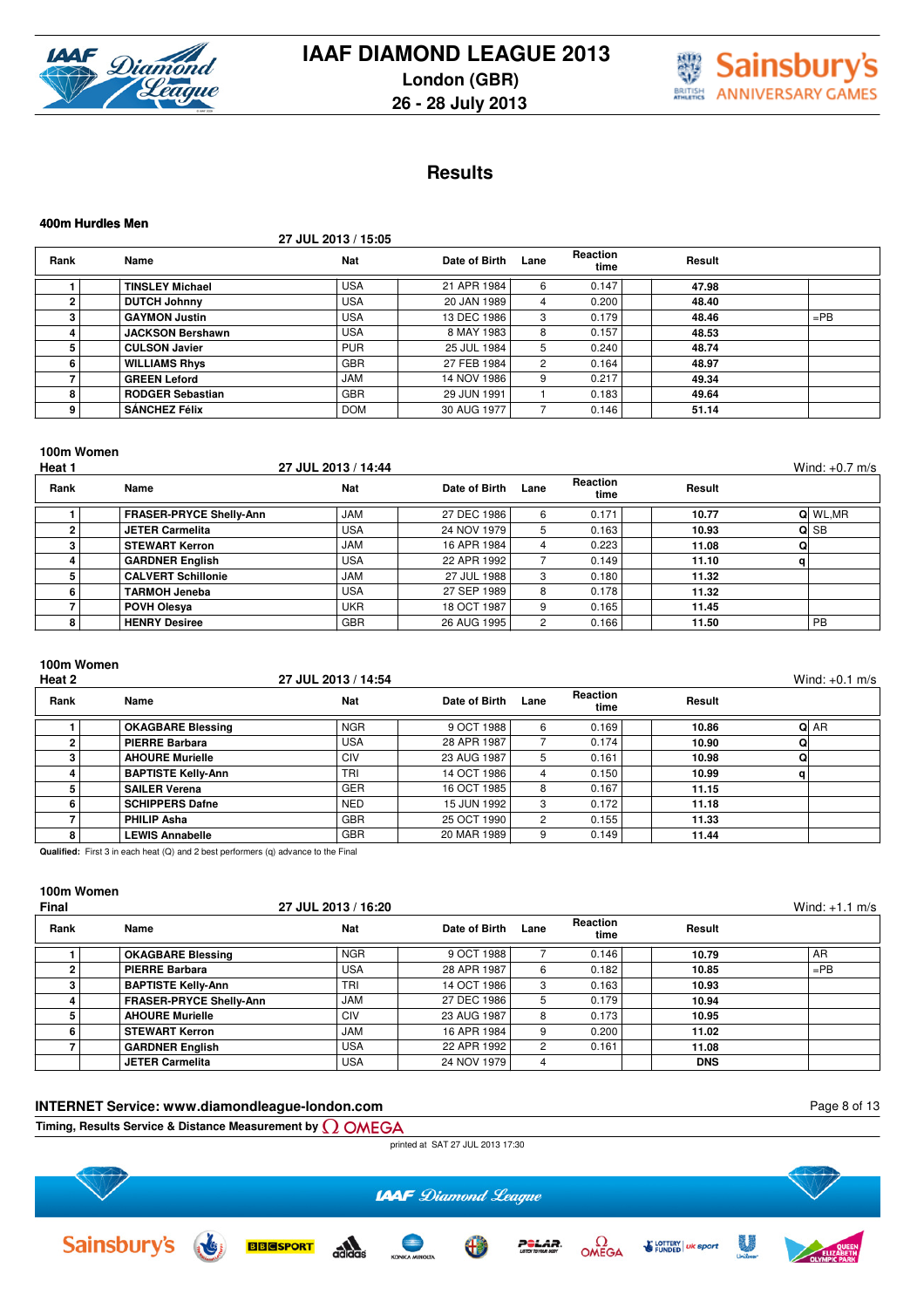



# **Results**

| 800m Women          |                            |                  |                                            |               |                |            |           |
|---------------------|----------------------------|------------------|--------------------------------------------|---------------|----------------|------------|-----------|
|                     |                            |                  | 26 JUL 2013 / 20:56                        |               |                |            |           |
| Rank                | Name                       |                  | Nat                                        | Date of Birth | Lane           | Result     |           |
|                     | <b>MARTINEZ Brenda</b>     |                  | <b>USA</b>                                 | 8 SEP 1987    | 6              | 1:58.19    | <b>MR</b> |
| $\mathbf 2$         | <b>LAVRIC Elena Mirela</b> |                  | <b>ROU</b>                                 | 17 FEB 1991   | 2              | 1:59.79    | <b>SB</b> |
| 3                   | <b>WILSON Ajee</b>         |                  | <b>USA</b>                                 | 8 MAY 1994    | 4              | 2:00.20    |           |
| 4                   | <b>OKORO Marilyn</b>       |                  | <b>GBR</b>                                 | 23 SEP 1984   | 5              | 2:00.35    |           |
| 5                   | <b>SMIT Angela</b>         |                  | <b>NZL</b>                                 | 16 AUG 1991   | 8              | 2:00.42    |           |
| 6                   | <b>GALLIGAN Rose-Anne</b>  |                  | <b>IRL</b>                                 | 9 DEC 1987    | 9              | 2:00.58    | <b>NR</b> |
|                     | <b>BISHOP Melissa</b>      |                  | CAN                                        | 5 AUG 1988    |                | 2:00.72    |           |
| 8                   | <b>SMITH Jessica</b>       |                  | CAN                                        | 11 OCT 1989   | $\overline{2}$ | 2:00.82    |           |
| 9                   | <b>HETHERINGTON Kelly</b>  |                  | <b>AUS</b>                                 | 10 MAR 1989   |                | 2:02.22    |           |
| 10                  | <b>CUMMINS Diane</b>       |                  | CAN                                        | 19 JAN 1974   | 3              | 2:02.23    |           |
|                     | <b>CROWE Laura</b>         |                  | <b>IRL</b>                                 | 5 SEP 1987    | 9              | <b>DNF</b> |           |
| Intermediate times: | 400m<br>600m               | 57.21<br>1:28.54 | CROWE Laura (IRL)<br>MARTINEZ Brenda (USA) |               |                |            |           |

#### **3000m Women**

#### **26 JUL 2013 / 20:15**

| Rank                | Name                        | Nat                 | Date of Birth Order |    | Result     |           |
|---------------------|-----------------------------|---------------------|---------------------|----|------------|-----------|
|                     | <b>ROWBURY Shannon</b>      | <b>USA</b>          | 14 SEP 1984         | 5  | 8:41.46    | WL        |
| 2                   | <b>ANDERSON Gabriele</b>    | <b>USA</b>          | 25 JUN 1986         | 13 | 8:42.64    | <b>PB</b> |
| 3                   | <b>HUDDLE Molly</b>         | <b>USA</b>          | 31 AUG 1984         | 16 | 8:42.99    | <b>PB</b> |
| 4                   | <b>REID Sheila</b>          | CAN                 | 2 AUG 1989          | 8  | 8:44.02    |           |
| 5                   | <b>HASAY Jordan</b>         | <b>USA</b>          | 21 SEP 1991         | 11 | 8:46.89    | <b>PB</b> |
| 6                   | <b>CONLEY Kim</b>           | <b>USA</b>          | 14 MAR 1986         | 9  | 8:47.95    | <b>PB</b> |
|                     | <b>REILLY Chelsea</b>       | <b>USA</b>          | 9 MAY 1989          | 6  | 8:48.30    |           |
| 8                   | <b>FELNAGLE Brianna</b>     | <b>USA</b>          | 9 DEC 1986          |    | 8:52.59    |           |
| 9                   | <b>MCCOLGAN Eilish</b>      | <b>GBR</b>          | 25 NOV 1990         | 15 | 8:53.66    | <b>PB</b> |
| 10                  | <b>GORECKA Emelia</b>       | <b>GBR</b>          | 29 JAN 1994         |    | 8:55.59    | <b>SB</b> |
| 11                  | <b>CHEPTAI Irine Chebet</b> | <b>KEN</b>          | 4 FEB 1992          | 10 | 8:56.20    |           |
| 12                  | <b>CHECA Dolores</b>        | <b>ESP</b>          | 27 DEC 1982         | 2  | 8:56.42    | <b>SB</b> |
| 13                  | <b>TWELL Stephanie</b>      | <b>GBR</b>          | 17 AUG 1989         | 4  | 8:58.57    |           |
| 14                  | <b>AVERY Kate</b>           | <b>GBR</b>          | 10 OCT 1991         | 3  | 9:02.48    | PB        |
| 15                  | <b>ARESON Jackie</b>        | <b>AUS</b>          | 31 MAR 1988         | 14 | 9:08.02    |           |
|                     | <b>MOSER Treniere</b>       | <b>USA</b>          | 27 OCT 1981         | 12 | <b>DNF</b> |           |
| Intermediate times: | 1000m<br>2:56.83            | CHECA Dolores (ESP) |                     |    |            |           |

#### **100m Hurdles Women**

Sainsbury's

|      |                           | 27 JUL 2013 / 14:11 |               |      |                         |            | Wind: $0.0$ m/s |
|------|---------------------------|---------------------|---------------|------|-------------------------|------------|-----------------|
| Rank | Name                      | Nat                 | Date of Birth | Lane | <b>Reaction</b><br>time | Result     |                 |
|      | <b>PEARSON Sally</b>      | <b>AUS</b>          | 19 SEP 1986   | 5    | 0.161                   | 12.65      | <b>SB</b>       |
|      | <b>PORTER Tiffany</b>     | <b>GBR</b>          | 13 NOV 1987   | 6    | 0.134                   | 12.76      |                 |
|      | <b>WELLS Kellie</b>       | <b>USA</b>          | 16 JUL 1982   | 4    | 0.153                   | 12.95      |                 |
|      | <b>ENNIS-HILL Jessica</b> | <b>GBR</b>          | 28 JAN 1986   | 8    | 0.177                   | 13.08      |                 |
|      | <b>LEWIS Yvette</b>       | <b>USA</b>          | 16 MAR 1985   | 3    | 0.224                   | 13.09      |                 |
|      | <b>HILDEBRAND Nadine</b>  | <b>GER</b>          | 20 SEP 1987   | 9    | 0.148                   | 13.10      |                 |
|      | <b>WILLIAMS Shermaine</b> | <b>JAM</b>          | 4 FEB 1990    | 2    | 0.173                   | 13.16      |                 |
|      | ALI Nia                   | <b>USA</b>          | 23 OCT 1988   |      |                         | <b>DNS</b> |                 |

# **INTERNET Service: www.diamondleague-london.com Timing, Results Service & Distance Measurement by** printed at SAT 27 JUL 2013 17:30

**LAAF** Diamond League  $\Omega_{\text{DEGA}}$ 影  $\frac{1}{2}$ **BBGSPORT E LOTTERY** | uk sport  $\bullet$ P<del>S</del>LAR.



<sup>2000</sup>m 5:57.09 CHEPTAI Irine Chebet (KEN)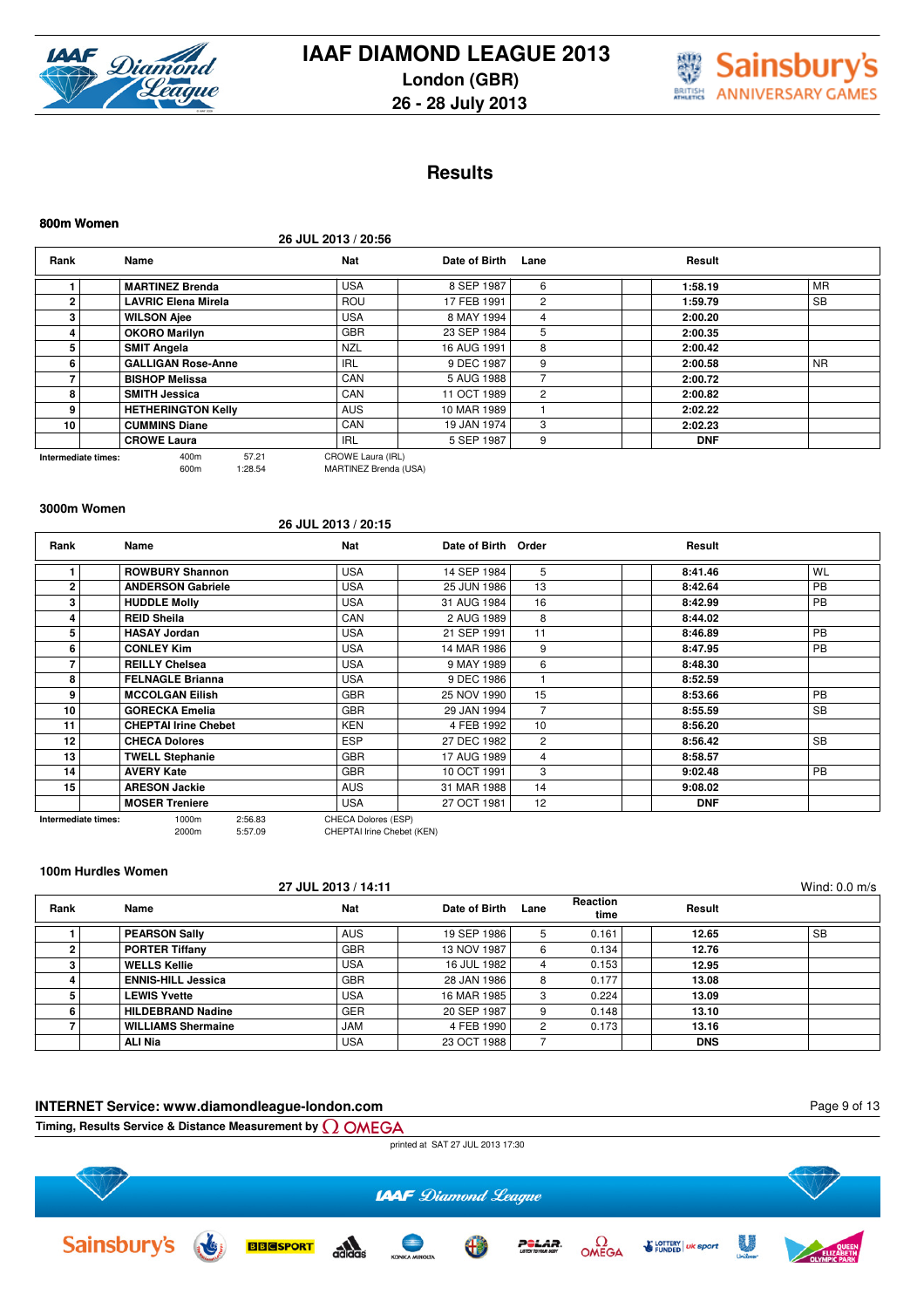



# **Results**

|                | 400m Hurdles Women          |                     |               |      |                         |        |           |  |  |  |  |  |
|----------------|-----------------------------|---------------------|---------------|------|-------------------------|--------|-----------|--|--|--|--|--|
|                |                             | 26 JUL 2013 / 20:04 |               |      |                         |        |           |  |  |  |  |  |
| Rank           | Name                        | <b>Nat</b>          | Date of Birth | Lane | <b>Reaction</b><br>time | Result |           |  |  |  |  |  |
|                | <b>HEJNOVÁ Zuzana</b>       | <b>CZE</b>          | 19 DEC 1986   | 4    | 0.157                   | 53.07  | WL.NR     |  |  |  |  |  |
| $\overline{2}$ | <b>SHAKES-DRAYTON Perri</b> | <b>GBR</b>          | 21 DEC 1988   | 5    | 0.196                   | 53.67  | <b>PB</b> |  |  |  |  |  |
| з              | <b>MOLINE Georganne</b>     | <b>USA</b>          | 6 MAR 1990    | 3    | 0.194                   | 54.32  |           |  |  |  |  |  |
|                | <b>CARTER Kori</b>          | <b>USA</b>          | 6 MAR 1992    | 6    | 0.167                   | 54.83  |           |  |  |  |  |  |
| 5              | <b>SPENCER Kaliese</b>      | <b>JAM</b>          | 6 MAY 1987    | 8    | 0.176                   | 54.88  | <b>SB</b> |  |  |  |  |  |
| 6              | YAROSHCHUK Hanna            | <b>UKR</b>          | 24 NOV 1989   |      | 0.186                   | 55.09  |           |  |  |  |  |  |
|                | <b>TRACEY Ristananna</b>    | <b>JAM</b>          | 5 SEP 1992    | 2    | 0.169                   | 55.55  |           |  |  |  |  |  |
| 8              | MUHAMMAD Dalilah            | <b>USA</b>          | 7 FEB 1990    |      | 0.203                   | 55.56  |           |  |  |  |  |  |
| 9              | <b>BODEN Lauren</b>         | <b>AUS</b>          | 3 AUG 1988    | 9    | 0.180                   | 55.93  |           |  |  |  |  |  |

#### **Pole Vault Women**

**26 JUL 2013 / 18:55**

| Rank         | Name                     |                          | <b>Nat</b>               |                          | Date of Birth Order |                |            | Result    |                          |            |  |
|--------------|--------------------------|--------------------------|--------------------------|--------------------------|---------------------|----------------|------------|-----------|--------------------------|------------|--|
|              | <b>SILVA Yarisley</b>    |                          | <b>CUB</b>               |                          | 1 JUN 1987          | 9              |            | 4.83      |                          | <b>DLR</b> |  |
| $\mathbf{2}$ | <b>SUHR Jennifer</b>     |                          | <b>USA</b>               |                          | 5 FEB 1982          | 8              |            | 4.73      |                          |            |  |
| 3            | <b>MURER Fabiana</b>     |                          | <b>BRA</b>               |                          | 16 MAR 1981         | 6              |            | 4.63      |                          |            |  |
| 4            | <b>SPIEGELBURG Silke</b> |                          | <b>GER</b>               |                          | 17 MAR 1986         | $\overline{7}$ |            | 4.63      |                          |            |  |
| 5            | <b>HUTSON Kylie</b>      |                          | <b>USA</b>               |                          | 27 NOV 1987         | $\overline{4}$ |            | 4.53      |                          |            |  |
| 6            | <b>SAXER Mary</b>        |                          | <b>USA</b>               |                          | 21 JUN 1987         | 3              |            | 4.53      |                          |            |  |
|              | <b>ROGOWSKA Anna</b>     |                          | <b>POL</b>               |                          | 21 MAY 1981         | 5              |            | 4.40      |                          |            |  |
| 8            | <b>PEAKE Sally</b>       |                          | <b>GBR</b>               |                          | 8 FEB 1986          |                |            | 4.00      |                          |            |  |
|              | <b>RYZIH Lisa</b>        |                          | <b>GER</b>               |                          | 27 SEP 1988         | $\overline{2}$ |            | <b>NM</b> |                          |            |  |
|              |                          | 4.00                     | 4.20                     | 4.40                     | 4.53                | 4.63           | 4.73       | 4.83      | 4.88                     |            |  |
|              | SILVA Yarisley           | $\overline{a}$           | $\overline{\phantom{a}}$ | $\overline{\phantom{a}}$ | $\circ$             | XO             | XO         | $\circ$   | $\overline{\phantom{a}}$ |            |  |
|              | SUHR Jennifer            | $\overline{a}$           | $\overline{\phantom{a}}$ | $\overline{\phantom{a}}$ | $\sim$              | $\circ$        | $\circ$    | $X-$      | XX                       |            |  |
|              | <b>MURER Fabiana</b>     | $\overline{a}$           | $\overline{\phantom{a}}$ | $\overline{\phantom{a}}$ | o                   | XO             | <b>XXX</b> |           |                          |            |  |
|              | SPIEGELBURG Silke        | $\overline{a}$           | $\sim$                   | XO                       | $\sim$              | XO             | <b>XXX</b> |           |                          |            |  |
|              | <b>HUTSON Kylie</b>      | $\sim$                   | $\mathsf{o}\,$           | xo                       | o                   | <b>XXX</b>     |            |           |                          |            |  |
|              | <b>SAXER Mary</b>        | $\sim$                   | $\sim$                   | XO                       | XXO                 | <b>XXX</b>     |            |           |                          |            |  |
|              | ROGOWSKA Anna            | $\overline{\phantom{a}}$ | ٠                        | o                        | <b>XXX</b>          |                |            |           |                          |            |  |
| 8            | <b>PEAKE Sally</b>       | XO                       | <b>XXX</b>               |                          |                     |                |            |           |                          |            |  |
|              | RYZIH Lisa               | $\overline{a}$           | <b>XXX</b>               |                          |                     |                |            |           |                          |            |  |

#### **Triple Jump Women**

#### **26 JUL 2013 / 20:31**

| Rank | Name                        | <b>Nat</b> | Date of Birth Order |   | Result     |  |
|------|-----------------------------|------------|---------------------|---|------------|--|
|      | <b>KONEVA Yekaterina</b>    | <b>RUS</b> | 25 SEP 1988         | 8 | 14.52      |  |
|      | <b>WILLIAMS Kimberly</b>    | <b>JAM</b> | 3 NOV 1988          | 6 | 14.38      |  |
|      | <b>KNYAZHEVA Hanna</b>      | <b>ISR</b> | 25 SEP 1989         |   | 14.29      |  |
|      | VELDÁKOVÁ Dana              | <b>SVK</b> | 3 JUN 1981          | ົ | 13.94      |  |
|      | <b>RODIC Snežana</b>        | <b>SLO</b> | 19 AUG 1982 I       |   | 13.86      |  |
|      | <b>DA SILVA COSTA Keila</b> | <b>BRA</b> | 6 FEB 1983          |   | 13.77      |  |
|      | <b>ALDAMA Yamilé</b>        | <b>GBR</b> | 14 AUG 1972         |   | 13.25      |  |
|      | <b>PERRA Athanasia</b>      | <b>GRE</b> | 2 FEB 1983          | з | <b>DNF</b> |  |

#### **INTERNET Service: www.diamondleague-london.com**

Page 10 of 13

**Timing, Results Service & Distance Measurement by**

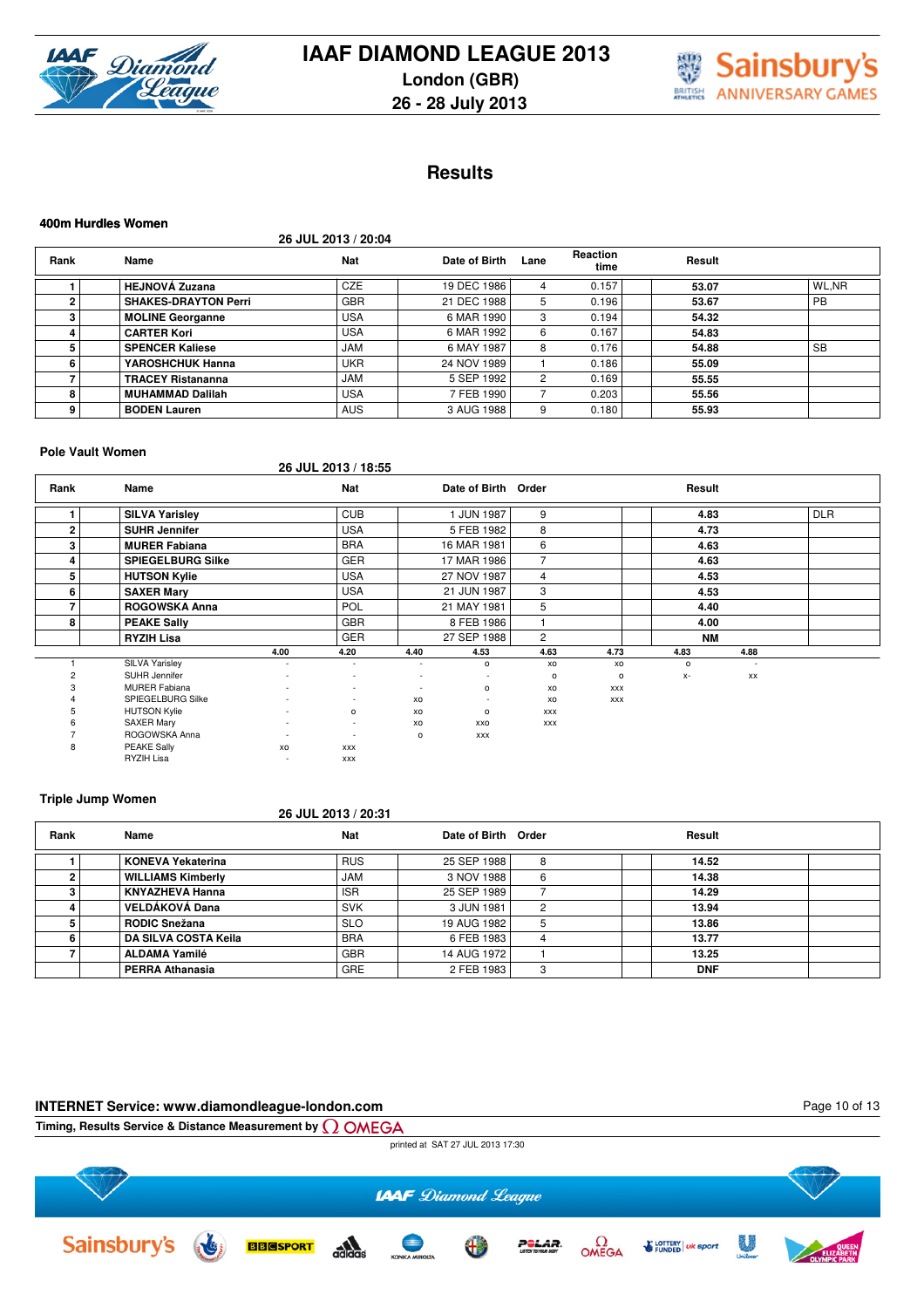



# **Results**

|--|

|          | KONEVA Yekaterina        | 14.40 | (0.0)    |       | $(-1.1)$ | 14.29 | $(+0.3)$ | 14.52 | $(-0.3)$ | 14.46 | $(-0.5)$ | 14.47 | $(-0.7)$ |
|----------|--------------------------|-------|----------|-------|----------|-------|----------|-------|----------|-------|----------|-------|----------|
| <u>_</u> | <b>WILLIAMS Kimberly</b> | 14.02 | $(-0.3)$ | 14.09 | $(-1.3)$ | 14.38 | $(-1.0)$ | 14.27 | $(-1.2)$ |       | $(+0.2)$ |       | $(-1.0)$ |
|          | KNYAZHEVA Hanna          |       | $(-0.2)$ | 13.74 | $(-0.7)$ |       | $(-0.1)$ | 14.11 | (0.0)    | 14.29 | $(-0.6)$ | ^     | $(-0.6)$ |
|          | VELDÁKOVÁ Dana           | 13.79 | $(-0.3)$ | 13.94 | $(-0.3)$ |       | $(-0.2)$ | 13.74 | $(-0.2)$ | ^     | $(-0.2)$ |       | $(-1.2)$ |
|          | RODIC Snežana            |       | $(+0.6)$ |       | (0.0)    | 13.74 | $(-0.1)$ | 13.66 | $(-0.4)$ | x     | $(-0.8)$ | 13.86 | $(-0.8)$ |
|          | DA SILVA COSTA K         |       | $(+0.5)$ | 13.77 | $(-0.8)$ | 13.73 | $(-0.1)$ |       | $(+0.7)$ | 11.61 | $(-0.7)$ | 13.59 | $(-1.5)$ |
|          | ALDAMA Yamilé            | 12.97 | $(-0.6)$ | 13.25 | $(-1.6)$ |       | $(-0.3)$ |       | $(-0.7)$ |       | (-0.1)   | 1.73  | $(-1.0)$ |
|          | PERRA Athanasia          |       | $(-0.9)$ |       | $(+0.1)$ |       | $(-0.6)$ |       |          |       |          |       |          |

#### **Shot Put Women**

#### **27 JUL 2013 / 14:05**

| Rank         | Name                       |                           | Nat                       | Date of Birth Order |                |       | Result                    |       |
|--------------|----------------------------|---------------------------|---------------------------|---------------------|----------------|-------|---------------------------|-------|
|              | <b>ADAMS Valerie</b>       |                           | <b>NZL</b>                | 6 OCT 1984          | 9              |       | 20.90                     | WL,MR |
| $\mathbf{2}$ | <b>SCHWANITZ Christina</b> |                           | <b>GER</b>                | 24 DEC 1985         | 7              |       | 19.74                     |       |
| 3            | <b>CARTER Michelle</b>     |                           | <b>USA</b>                | 12 OCT 1985         | 8              |       | 19.24                     |       |
| 4            | <b>KOPETS Alena</b>        |                           | <b>BLR</b>                | 14 FEB 1988         | 6              |       | 18.86                     |       |
| 5            | <b>TERLECKI Josephine</b>  |                           | <b>GER</b>                | 17 FEB 1986         | 4              |       | 18.24                     |       |
| 6            | <b>BROOKS Tia</b>          |                           | <b>USA</b>                | 2 AUG 1990          | 5              |       | 17.68                     |       |
|              | <b>DUCÓ Natalia</b>        |                           | <b>CHI</b>                | 31 JAN 1989         | 3              |       | 17.49                     |       |
| 8            | <b>CRAFT Shanice</b>       |                           | <b>GER</b>                | 15 MAY 1993         | $\overline{2}$ |       | 17.22                     |       |
| 9            | <b>MCKINNA Sophie</b>      |                           | <b>GBR</b>                | 31 AUG 1994         |                |       | 16.81                     |       |
|              |                            |                           | 2                         | 3                   |                | 5     | 6                         |       |
|              | <b>ADAMS Valerie</b>       | 20.71                     | 20.79                     | 20.82               | 20.31          | 20.90 | 20.40                     |       |
|              | <b>SCHWANITZ C</b>         | X                         | 18.23                     | 19.74               | 19.18          | 19.62 | 19.73                     |       |
|              | <b>CARTER Michelle</b>     | $\boldsymbol{\mathsf{x}}$ | 19.01                     | X                   | 19.24          | 18.99 | 18.42                     |       |
|              | <b>KOPETS Alena</b>        | 17.47                     | 18.86                     | 18.71               | 18.61          | 18.28 | 18.54                     |       |
|              | <b>TERLECKI Josephine</b>  | $\boldsymbol{\mathsf{x}}$ | 17.99                     | 18.09               | 18.24          | 17.78 | X                         |       |
|              | <b>BROOKS</b> Tia          | 17.68                     | $\boldsymbol{\mathsf{x}}$ | x                   | X              | X     | X                         |       |
|              | DUCÓ Natalia               | 17.08                     | 17.47                     | x                   | 17.37          | 17.46 | 17.49                     |       |
|              | <b>CRAFT Shanice</b>       | 16.45                     | 16.97                     | 17.22               | $\mathsf{x}$   | x     | $\boldsymbol{\mathsf{x}}$ |       |
|              | <b>MCKINNA Sophie</b>      | 15.89                     | 16.81                     | 16.36               |                |       |                           |       |

#### **Javelin Throw Women**

#### **27 JUL 2013 / 15:31**

| Rank           | Name                       |       | <b>Nat</b> | Date of Birth Order       |       |              | Result                    |           |
|----------------|----------------------------|-------|------------|---------------------------|-------|--------------|---------------------------|-----------|
|                | <b>OBERGFÖLL Christina</b> |       | <b>GER</b> | 22 AUG 1981               | 8     |              | 65.61                     |           |
| $\overline{2}$ | <b>ABAKUMOVA Mariya</b>    |       | <b>RUS</b> | 15 JAN 1986               | 6     |              | 64.48                     |           |
| 3              | <b>MICKLE Kimberley</b>    |       | <b>AUS</b> | 28 DEC 1984               | 5     |              | 63.05                     |           |
| 4              | <b>MITCHELL Kathryn</b>    |       | <b>AUS</b> | 10 JUL 1982               | 4     |              | 61.45                     | <b>SB</b> |
| 5              | <b>STAHL Linda</b>         |       | <b>GER</b> | 2 OCT 1985                | 7     |              | 60.45                     |           |
| 6              | <b>FLINCK Sofi</b>         |       | <b>SWE</b> | 8 JUL 1995                | 2     |              | 54.18                     |           |
|                | <b>BORMAN Brittany</b>     |       | <b>USA</b> | 1 JUL 1989                | 3     |              | 54.02                     |           |
| 8              | <b>JEFFS Izzv</b>          |       | <b>GBR</b> | 3 FEB 1992                |       |              | 51.65                     |           |
|                |                            |       | 2          | 3                         | 4     | 5            |                           |           |
|                | OBERGFÖLL C                | 65.61 | 63.80      | $\boldsymbol{\mathsf{x}}$ | x     | $\mathsf{x}$ | 61.93                     |           |
|                | ABAKUMOVA Mariya           | X     | 61.62      | 64.48                     | 60.67 | 63.17        | X                         |           |
|                | <b>MICKLE Kimberley</b>    | 61.83 | 62.49      | 62.60                     | x     | 63.05        | 59.93                     |           |
|                | MITCHELL Kathryn           | 61.45 | 59.68      | 60.53                     | x     | 59.50        | x                         |           |
|                | STAHL Linda                | 59.34 | 59.16      | X                         | 57.42 | 60.45        |                           |           |
|                | <b>FLINCK Sofi</b>         | 46.01 | 47.66      | 51.92                     | 54.18 | 53.79        | 52.94                     |           |
|                | <b>BORMAN Brittany</b>     | 52.76 | 54.02      | X                         | 53.43 | X            | $\boldsymbol{\mathsf{x}}$ |           |
| 8              | JEFFS Izzy                 | 47.90 | 48.92      | X                         | 48.09 | 51.65        | 49.17                     |           |

### **INTERNET Service: www.diamondleague-london.com**

Page 11 of 13



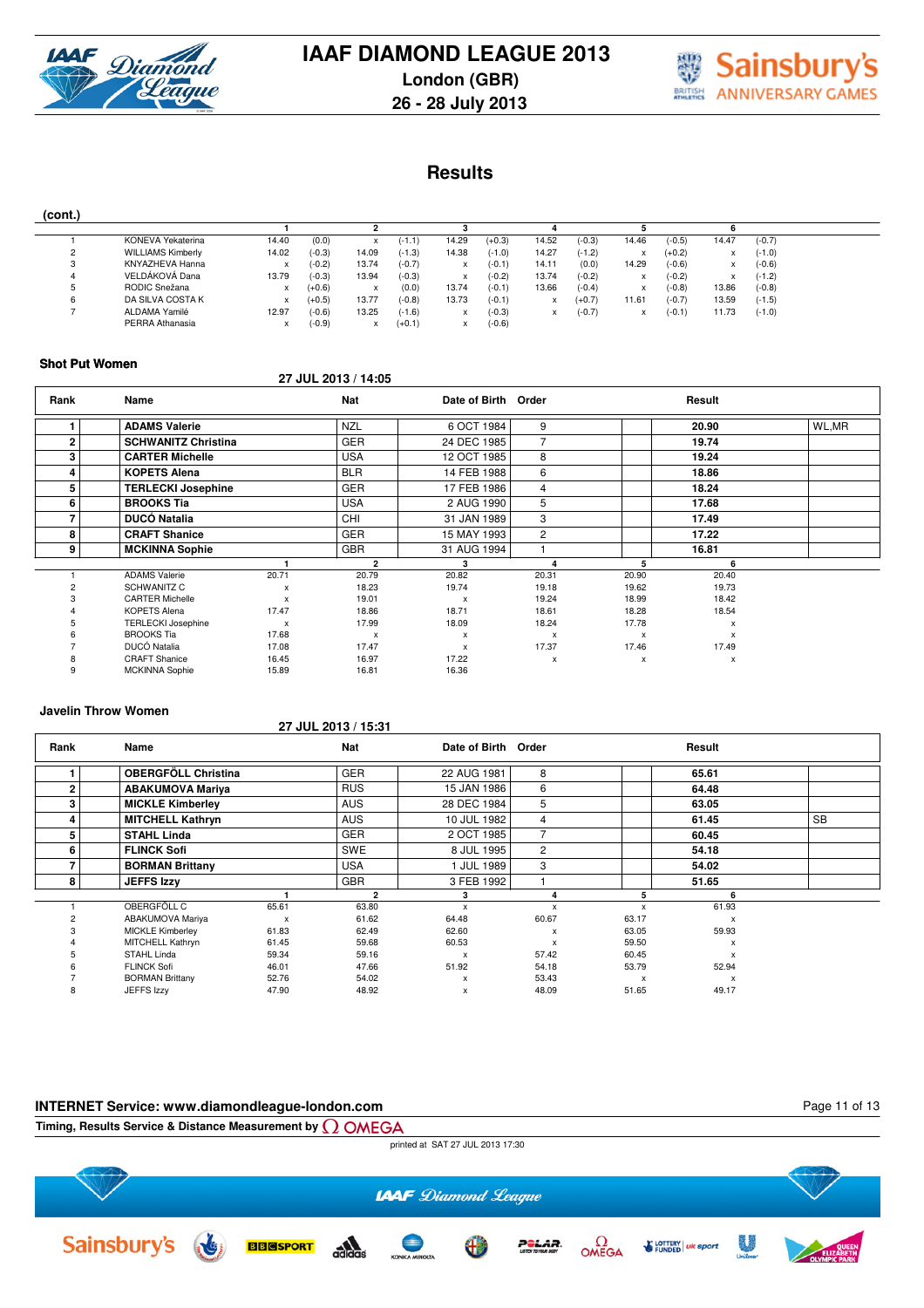



# **Results**

| 200m Women |                                |                     |               |      |                  |        |                  |
|------------|--------------------------------|---------------------|---------------|------|------------------|--------|------------------|
|            |                                | 27 JUL 2013 / 15:27 |               |      |                  |        | Wind: $-0.5$ m/s |
| Rank       | Name                           | <b>Nat</b>          | Date of Birth | Lane | Reaction<br>time | Result |                  |
|            | <b>FELIX Allyson</b>           | <b>USA</b>          | 18 NOV 1985   | 6    | 0.165            | 22.41  |                  |
|            | <b>SOLOMON Shalonda</b>        | <b>USA</b>          | 19 DEC 1985   | 5    | 0.155            | 22.50  |                  |
| з          | <b>STRACHAN Anthonique</b>     | <b>BAH</b>          | 22 AUG 1993   |      | 0.197            | 22.63  |                  |
|            | <b>ONUORA Anyika</b>           | <b>GBR</b>          | 28 OCT 1984   | 4    | 0.168            | 22.79  | <b>PB</b>        |
| 5          | <b>MCLAUGHLIN Anneisha</b>     | <b>JAM</b>          | 6 JAN 1986    | 8    | 0.167            | 22.88  |                  |
| 6          | <b>WILLIAMS Jodie</b>          | <b>GBR</b>          | 28 SEP 1993   | 2    | 0.178            | 23.06  |                  |
|            | <b>MOORE Lashauntea</b>        | <b>USA</b>          | 31 JUL 1983   | 3    | 0.191            | 23.10  |                  |
| 8          | <b>LEMOS SILVA Ana Claudia</b> | <b>BRA</b>          | 6 NOV 1988    |      | 0.166            | 23.14  |                  |
| 9          | <b>TROTTER Deedee</b>          | <b>USA</b>          | 8 DEC 1982    | 9    | 0.198            | 23.65  |                  |

#### **400m Women**

### **27 JUL 2013 / 15:55**

| Rank | Name                      | <b>Nat</b> | Date of Birth | Lane         | <b>Reaction</b><br>time | Result |           |
|------|---------------------------|------------|---------------|--------------|-------------------------|--------|-----------|
|      | <b>OHURUOGU Christine</b> | <b>GBR</b> | 17 MAY 1984   |              | 0.194                   | 50.00  | SB        |
|      | <b>MCCORORY Francena</b>  | <b>USA</b> | 20 OCT 1988   | $\mathbf{b}$ | 0.201                   | 50.13  |           |
|      | <b>HASTINGS Natasha</b>   | <b>USA</b> | 23 JUL 1986   | 3            | 0.186                   | 50.68  |           |
|      | <b>COX Shana</b>          | <b>GBR</b> | 22 JAN 1985   |              | 0.167                   | 51.12  | <b>SB</b> |
|      | <b>BEARD Jessica</b>      | <b>USA</b> | 8 JAN 1989    |              | 0.205                   | 51.38  |           |
| h    | <b>DAY Christine</b>      | <b>JAM</b> | 23 AUG 1986   |              | 0.217                   | 51.41  |           |
|      | <b>WHYTE Rosemarie</b>    | <b>JAM</b> | 8 SEP 1986    | 6            | 0.211                   | 51.60  |           |
| 8    | <b>CHILD Eilidh</b>       | <b>GBR</b> | 20 FEB 1987   |              | 0.174                   | 51.83  | <b>PB</b> |
| 9    | <b>ADEOYE Margaret</b>    | <b>GBR</b> | 22 APR 1985   |              | 0.175                   | 52.85  |           |

#### **1500m Women**

#### **26 JUL 2013 / 20:36**

| Rank                | Name                      | <b>Nat</b>              | Date of Birth Order |         | Result  |  |
|---------------------|---------------------------|-------------------------|---------------------|---------|---------|--|
|                     | <b>KURIA Mary</b>         | <b>KEN</b>              | 29 NOV 1987         | $5 - 1$ | 4:08.77 |  |
| $\overline{2}$      | <b>LAKHOUAD Ibtissam</b>  | <b>MAR</b>              | 7 DEC 1980          | $3 - 2$ | 4:08.91 |  |
| 3                   | <b>MACKEY Katie</b>       | <b>USA</b>              | 12 NOV 1987         | $2 - 2$ | 4:09.02 |  |
| 4                   | <b>BUCKMAN Zoe</b>        | <b>AUS</b>              | 21 DEC 1988         | $8 - 1$ | 4:09.23 |  |
| 5                   | <b>CAIN Mary</b>          | <b>USA</b>              | 3 MAY 1996          | $6 - 1$ | 4:09.77 |  |
| 6                   | <b>UCENY Morgan</b>       | <b>USA</b>              | 10 MAR 1985         | $1 - 1$ | 4:09.79 |  |
|                     | <b>PLIS Renata</b>        | <b>POL</b>              | 5 FEB 1985          | $4 - 1$ | 4:10.00 |  |
| 8                   | <b>SUJEW Diana</b>        | <b>GER</b>              | 2 NOV 1990          | $5 - 2$ | 4:10.19 |  |
| 9                   | <b>MUIR Laura</b>         | <b>GBR</b>              | 9 MAY 1993          | $2 - 1$ | 4:10.21 |  |
| 10                  | <b>WALLACE Lea</b>        | <b>USA</b>              | 19 DEC 1988         | $6 - 2$ | 4:10.32 |  |
| 11                  | <b>SIFUENTES Nicole</b>   | CAN                     | 30 JUN 1986         | $7 - 1$ | 4:10.93 |  |
| 12                  | <b>KUIJKEN Susan</b>      | <b>NED</b>              | 8 JUL 1986          | $7 - 2$ | 4:11.28 |  |
| 13                  | <b>MOULTRIE Josephine</b> | <b>GBR</b>              | 19 NOV 1990         | $4 - 2$ | 4:12.42 |  |
| 14                  | <b>JACKSON Emma</b>       | <b>GBR</b>              | 7 JUN 1988          | $3 - 1$ | 4:13.30 |  |
| 15                  | <b>HARRER Corinna</b>     | <b>GER</b>              | 19 JAN 1991         | $1 - 2$ | 4:15.65 |  |
| Intermediate times: | 1:08.02<br>400m           | <b>KURIA Mary (KEN)</b> |                     |         |         |  |

800m 2:17.67 PLIS Renata (POL)<br>1200m 3:21.99 KUUKEN Susan (N) 1200m 3:21.99 KUIJKEN Susan (NED)